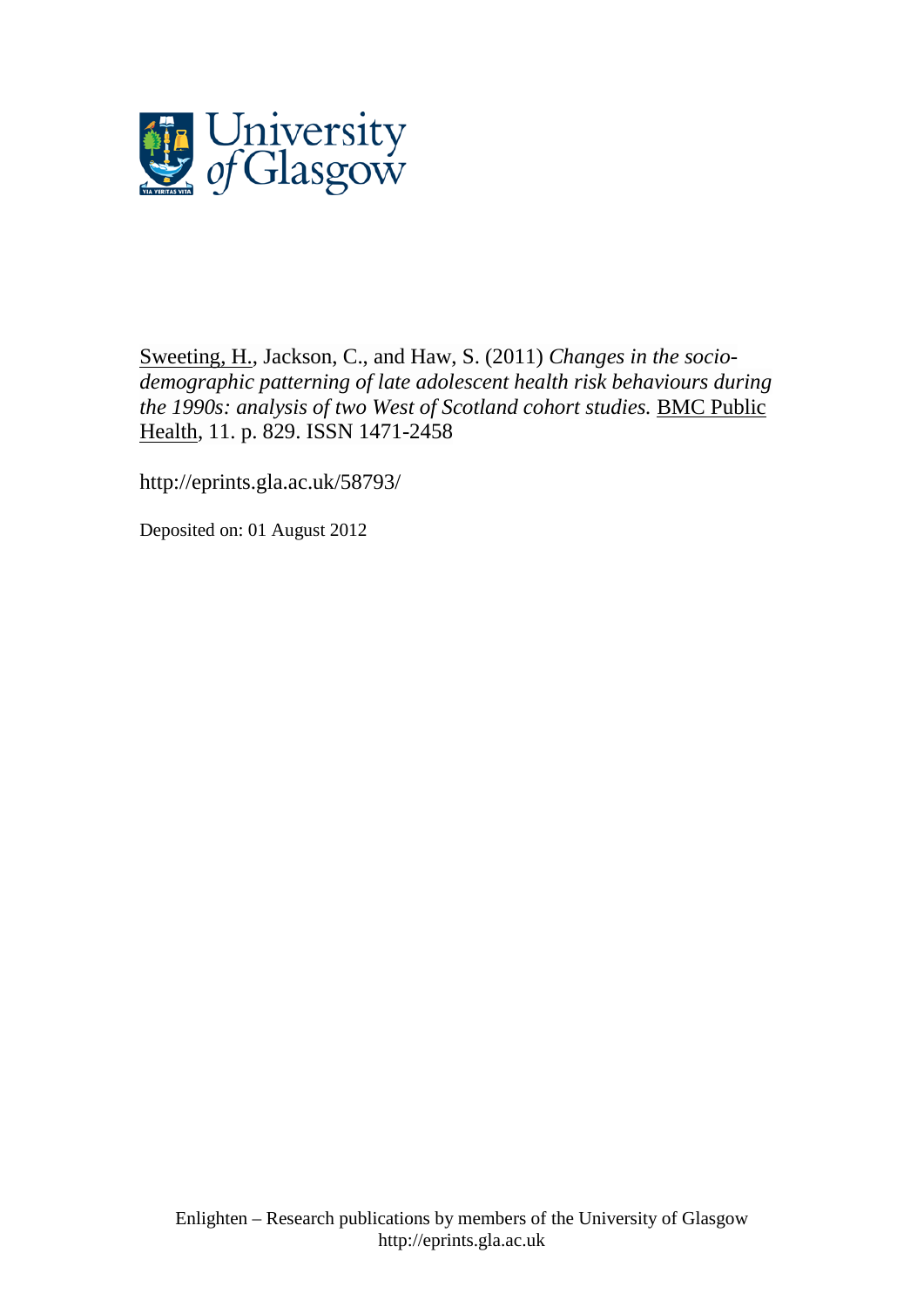# **RESEARCH ARTICLE Example 2018 CONSIDERING ACCESS**



Changes in the socio-demographic patterning of late adolescent health risk behaviours during the 1990s: analysis of two West of Scotland cohort studies

Helen Sweeting<sup>1\*</sup>, Caroline Jackson<sup>2</sup> and Sally Haw<sup>2,3</sup>

# Abstract

**Background:** Substance use and sexual risk behaviour affect young people's current and future health and wellbeing in many high-income countries. Our understanding of time-trends in adolescent health-risk behaviour is largely based on routinely collected survey data in school-aged adolescents (aged 15 years or less). Less is known about changes in these behaviours among older adolescents.

**Methods:** We compared two cohorts from the same geographical area (West of Scotland), surveyed in 1990 and 2003, to: describe time-trends in measures of smoking, drinking, illicit drug use, early sexual initiation, number of opposite sex sexual partners and experience of pregnancy at age 18-19 years, both overall and stratified by gender and socioeconomic status (SES); and examine the effect of time-trends on the patterning of behaviours by gender and SES. Our analyses adjust for slight between-cohort age differences since age was positively associated with illicit drug use and pregnancy.

Results: Rates of drinking, illicit drug use, early sexual initiation and experience of greater numbers of sexual partners all increased significantly between 1990 and 2003, especially among females, leading to attenuation and, for early sexual initiation, elimination, of gender differences. Most rates increased to a similar extent regardless of SES. However, rates of current smoking decreased only among those from higher SES groups. In addition, increases in 'cannabis-only' were greater among higher SES groups while use of illicit drugs other than cannabis increased more in lower SES groups.

Conclusion: Marked increases in female substance use and sexual risk behaviours have implications for the longterm health and wellbeing of young women. More effective preventive measures are needed to reduce risk behaviour uptake throughout adolescence and into early adulthood. Public health strategies should reflect both the widespread prevalence of risk behaviour in young people as well as the particular vulnerability to certain risk behaviours among those from lower SES groups.

**Keywords:** Adolescent behaviour, time-trends, drinking behaviour, smoking, illicit drugs, sexual behaviour

# Background

Many health-risk behaviours, including tobacco, alcohol and illicit drug use and 'risky' sexual behaviours develop during adolescence and are often maintained into adulthood, potentially affecting young people's current and



Our understanding of time-trends in health-risk behaviours among young people largely stems from repeated cross-sectional school-based health and behaviour surveys [[2-](#page-14-0)[6\]](#page-15-0). Less is known about time-trends among older adolescents or young adults, among whom fewer data are



© 2011 Sweeting et al; licensee BioMed Central Ltd. This is an Open Access article distributed under the terms of the Creative Commons Attribution License [\(http://creativecommons.org/licenses/by/2.0](http://creativecommons.org/licenses/by/2.0)), which permits unrestricted use, distribution, and reproduction in any medium, provided the original work is properly cited.

<sup>\*</sup> Correspondence: [helen@sphsu.mrc.ac.uk](mailto:helen@sphsu.mrc.ac.uk)

<sup>&</sup>lt;sup>1</sup>MRC Social and Public Health Sciences Unit, 4 Lilybank Gardens, Glasgow, G12 8RZ, UK

Full list of author information is available at the end of the article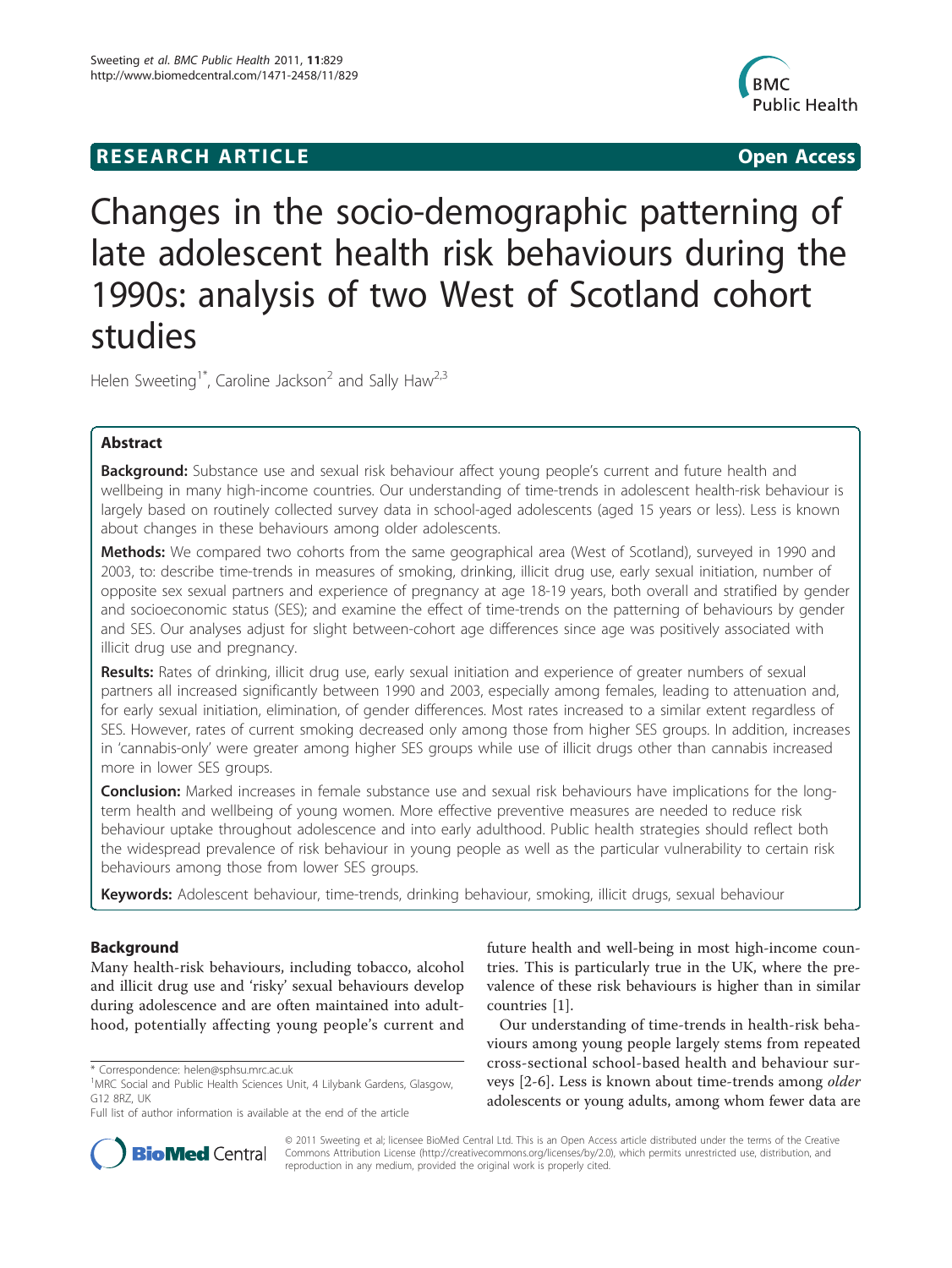routinely collected and where analyses may be limited by small numbers and the use of broad age categories such as 16-24 years [[7](#page-15-0)-[9\]](#page-15-0), potentially masking differential trends in behaviours between those at either end of the age spectrum.

It is difficult to draw overarching conclusions about health-risk behaviour trends in an international context, because surveys have included different age groups and different behavioural measures. However, some patterns have emerged which are common to many middle- to high-income countries, particularly with respect to gender differences. Among younger adolescents, during the 1990s and into the early 2000s there was a convergence of males' and females' smoking behaviour [[10,11\]](#page-15-0), Indeed, in some northern and western European countries a female excess in smoking prevalence emerged [[4](#page-14-0),[10](#page-15-0)]. Although in younger adolescence, males are more likely to drink alcohol and use cannabis, the gender gap in these behaviours also appears to have diminished in many countries [\[4](#page-14-0),[10](#page-15-0)]. These changing gender patterns may be partly due to more general changes in the lifestyles of younger adolescent males and females during this period [[12\]](#page-15-0). There is greater heterogeneity in findings relating to sexual behaviour, with males more likely than females to have had sexual intercourse at age 15 in some countries, but not in others [\[10\]](#page-15-0). Although fewer data are available, results from a number of studies suggest that some of the changing gender patterns of health-risk behaviour observed among younger adolescents may also have occurred among older adolescents or young adults [[13](#page-15-0)-[15](#page-15-0)].

The evidence for social gradients in health-risk behaviours in adolescence is rather mixed. However, a comprehensive review conducted in 2007 found that among older adolescents, smoking was more likely among young people from lower socio-economic groups, but that there was little evidence of social gradients in alcohol or cannabis use [\[16\]](#page-15-0). The socio-economic patterning of sexual risk behaviour appears to vary between countries and according to the socio-economic measure used. However, there is evidence that lower socio-economic status (SES) and less family affluence are associated with early sexual initiation in some countries [[17](#page-15-0),[18](#page-15-0)].

In the current study, we aimed to explore time-trends in the socio-demographic patterning of health-risk behaviours in older adolescents, using self-report data collected in the West of Scotland. When making comparisons of self-report data over time it is important to ask the same questions of socially and geographically comparable groups at every time point [[19\]](#page-15-0). In this study, we compare data from older adolescents (18-19 years) from two studies that surveyed participants from exactly the same geographical area at two time points, 13 years apart, and in which a range of identical (or very similar) self-report health-risk behaviour measures were collected. We describe changes between 1990 and 2003 in smoking, drinking and illicit drug use and sexual risk behaviour, both overall and stratified according to gender and SES and examine the effect of changes over time on the patterning of these behaviours according to gender and SES. We have shown previously that the socio-demographic patterning of substance use differs according to the way in which particular substances are defined; for example, how detailed a definition of smoking (occasional, regular, heavier, etc.) is used [\[20\]](#page-15-0), or when 'cannabis-only' users are distinguished from those who have used drugs other than cannabis [[21\]](#page-15-0). The measures available within the current study allow us to examine whether changes over time are equivalent for two or more definitions of each behaviour. Additionally, given that age is associated with health-risk behavior uptake, we investigate the impact of the relatively small age differences between the cohorts on risk behaviour time-trends. Adjustment is also made, where appropriate, for gender and social class.

### Methods

### Study population

This study includes data from 18-19-year olds who participated in two studies in the West of Scotland: the 'Twenty-07 Study: Health in the Community' ('Twenty-07') [[22\]](#page-15-0) in 1990 and the '11-16/16+ Study: Young People's Health' ('11-16/16+) [[23\]](#page-15-0) in 2003. Both studies received approval from Glasgow University ethics committees.

The Twenty-07 Study began in 1987, when its youth cohort (one of three cohorts) was aged 15. The study was located in the Central Clydeside Conurbation, a predominantly urban area centred around Glasgow city. Cohorts were sampled via a two-stage clustered stratified random method based on postcode sectors (the primary sampling units) and individuals of appropriate ages within selected sectors [\[24\]](#page-15-0). The selection of individuals (in the case of the youth cohort, those born between 1<sup>st</sup> March 1971 and 29<sup>th</sup> February 1972) from primary sampling units was made possible by Strathclyde Region's Voluntary Population Survey, an annual census in which the age and sex composition of every household was ascertained. Targeted individuals were approached first by Strathclyde Regional Council to obtain consent to have their names passed to the study team and subsequently by the team to seek participation in the study. For the youth cohort, consent was required from both the young person and a parent. At baseline, a response rate of 65% of the issued sample was obtained, with no significant gender or social class differences compared with the population from which it was drawn [[25](#page-15-0)]. At that stage, separate interviews were conducted with both the young people (aged 15) and their parents. In 1990, 908 (90%) of the original 1009 baseline participants (mean age 18 years 7 months, standard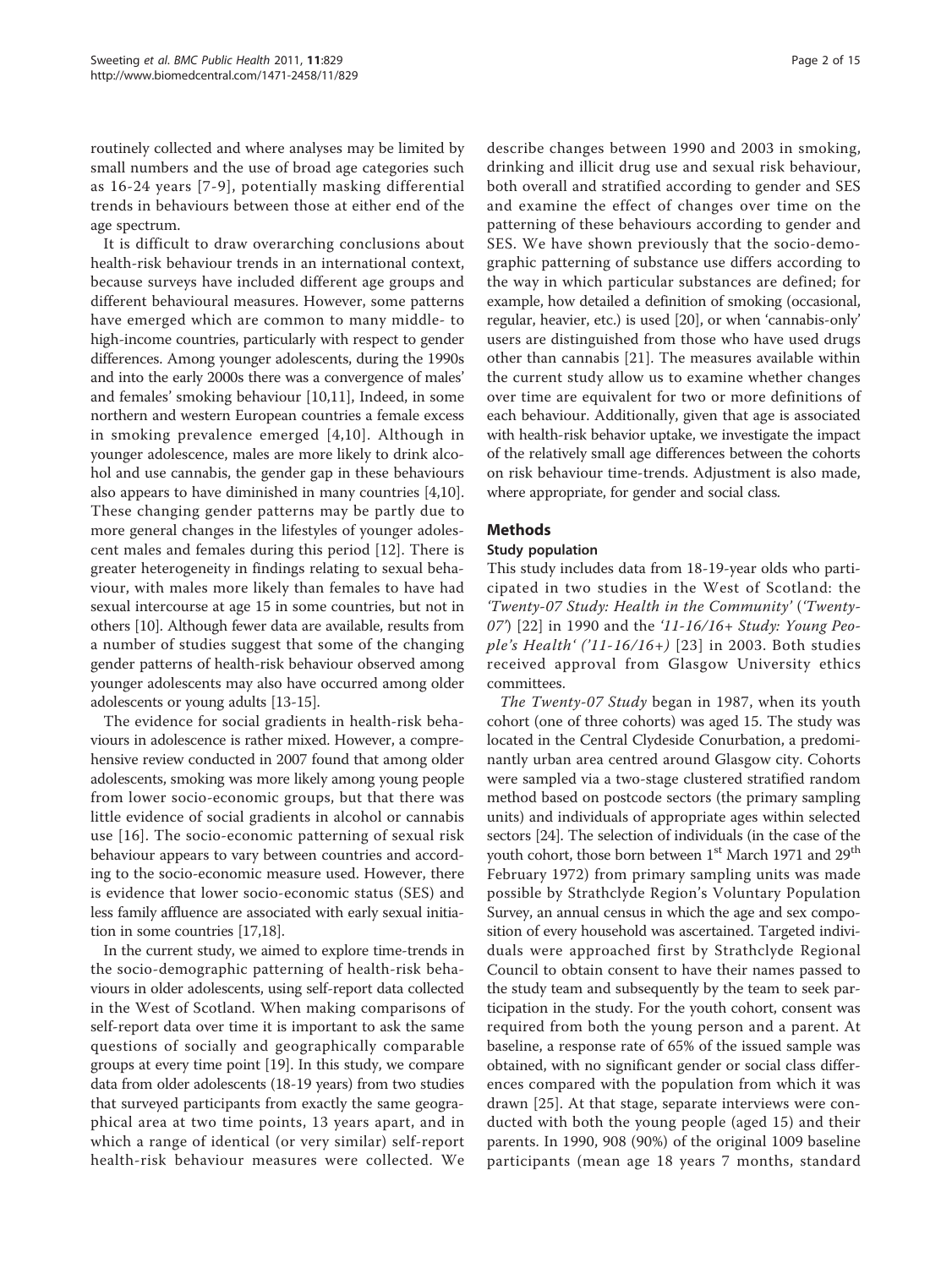deviation  $[SD] \pm 4$  months; 430 males, 478 females) were interviewed in their homes by trained nurse interviewers using paper questionnaires. Loss to follow-up was slightly greater among respondents from lower SES backgrounds (reflected via parental economic activity, housing tenure and accommodation type), and an attrition-based weighting scheme was developed to compensate for this [\[26\]](#page-15-0).

The 11-16/16+ Study cohort was recruited in 1994 during their final year of primary schooling. The sample, located like that of the Twenty-07 Study, in the Central Clydeside Conurbation, was designed to be representative at both primary and secondary school levels. Full details of the sampling strategy are available elsewhere [[27\]](#page-15-0), but briefly it involved a reverse sampling procedure comprising: (a) the random selection of 43 secondary schools, stratified by educational district, religious denomination (Catholic: non-denominational), and deprivation (proportion receiving clothing grant); (b) the random selection of 135 associated primary schools (similarly stratified) together with other primary schools making large numbers of placing requests to the selected secondary schools; and (c) the random selection of classes of 11 year-old pupils in each of these primary schools. The final eligible sample consisted of all pupils transferring to the 43 secondary schools, of whom 2586 (93%) participated in the baseline survey (age 11). At that stage, questionnaires were also completed by parents in respect of 2237 children. The cohort was followed up twice during secondary schooling and then post-school, in 2002-4 (henceforth 2003). At that stage, 1258 respondents (49% of the original cohort; 640 males, 618 females) were interviewed by trained interviewers using computer-assisted interviews. Interviews took place in survey centres set up in two locations at Glasgow University and at schools previously involved in the study, together with home visits for those unable or unwilling to travel elsewhere. Fieldwork for this stage took longer than anticipated, and was longer than that of Twenty-07, resulting in a sample which was slightly older and with a greater spread of ages (mean age 19 years 3 months,  $SD \pm 6$  months). Attrition-based weights were constructed, since at each study wave, loss to follow-up was greater among respondents from manual class backgrounds, those with lower teacher-rated ability and educational involvement, and those from reconstituted or loneparent households [[23\]](#page-15-0). Because these attrition-based weights were based on those present at all stages their effect is to reduce the size of the 2003 dataset to 1006 respondents.

Table [1](#page-4-0) shows the gender and baseline social class characteristics of each study's baseline sample, alongside the characteristics of the 18-19 year-old non-responders and responders, as well as the group of weighted responders. In both studies, the effect of weighting was to reduce the proportion from a non-manual social class background. In

the Twenty-07 Study (1990 dataset), differences between the baseline, age 18-19 responders and the age 18-19 weighted dataset were all small and non-significant. In the 11-16/16+ Study (2003) dataset, social class differences between the baseline (43.3% non-manual) and age 18-19 respondents (51.2% non-manual) were statistically significant (chi-square = 20.0,  $p < .001$ ), however differences between the baseline and the age 18-19 weighted dataset (44.0% non-manual) were very small indeed (chi-square = 0.1,  $p = .702$ ).

### Definitions

### Behavioural measures

Smoking: in 1990, interviewers asked 'Do you smoke now, even if it is just occasionally?', and in 2003, 'Have you never smoked at all (not even a puff), have you ever tried (even if it was just a puff), are you an ex-smoker or do you smoke now?'. Responses to these questions were used to derive a dichotomous 'current smoker' variable. Smokers were also asked 'How many cigarettes do you smoke a day?' (in 1990) and 'On average, how many cigarettes do you smoke each week?' (in 2003), allowing the derivation of a heavier smoking variable  $(\geq 70 \text{ cigar}$ ettes per week).

Drinking: at both dates, the interviews included a past week drinking grid. In 1990 this asked about pints, glasses, bottles and measures of beer, lager, shandy, stout and cider; wine; fortified wine; spirits; and other drinks. The 2003 grid was more detailed reflecting the diversification of alcoholic beverages since 1990, and asked about pints, small, large and very large cans and bottles and small and large glasses of shandy; normal or strong beer, lager or stout; normal or strong cider; babycham; wine or champagne; cocktails, mixers, breezers or alcopops; spirits or liqueurs; (flavoured) schnapps; buckfast, eldorado or sanatogen; sherry, martini, taboo or port; MD20/20; and other drinks. From these, dichotomous variables were derived representing drinking over weekly recommended alcohol limits (hereafter referred to as 'excessive drinking':  $\geq 22$ units in the past week for males,  $\geq 15$  for females) [\[28](#page-15-0)] and 'binge drinking' (using the UK Office for National Statistics definition of  $\geq$  9 units on any day in the past week for males,  $\geq 7$  for females) [\[29](#page-15-0)].

Illicit drug use: respondents in both studies were provided with a list of illicit drugs comprising: cannabis; LSD; temazepam; tranquillisers; glues, sprays, gas, dry cleaning fluid; amphetamine; amyl or butile nitrite; heroin; methadone; temgesic; cocaine; crack; ecstasy; magic mushrooms; morphine or opium (the 1990 list also included other barbiturates and PCP). Respondents were asked if they had experience of any from the list, and, if applicable, whether they had taken it in the past year. Four variables were derived: ever use of any drugs, and past year use of: any drugs; cannabis-only (i.e. no other drugs-henceforth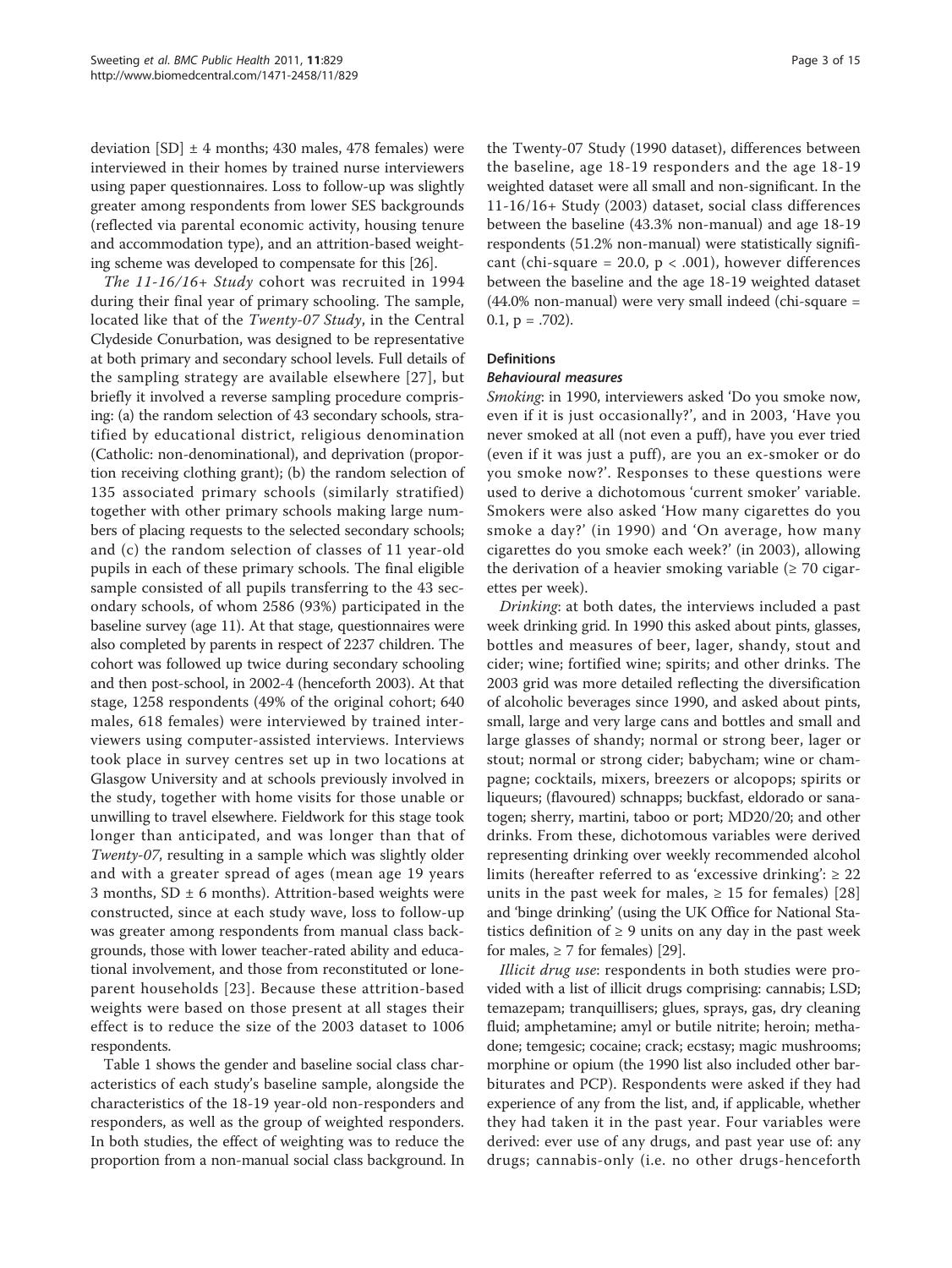|                                |      | <b>Baseline sample</b>   |      | Age 18-19 non-responders |      | Age 18-19 responders     | Age 18-19 responders-weighted data |        |
|--------------------------------|------|--------------------------|------|--------------------------|------|--------------------------|------------------------------------|--------|
|                                | N    | %                        | N    | $\%$                     | N    | $\%$                     | N                                  | $\%$   |
| Twenty-07 study (1990 dataset) |      |                          |      |                          |      |                          |                                    |        |
| Gender-age 15                  |      |                          |      |                          |      |                          |                                    |        |
| Male                           | 482  | 47.8                     | 52   | 51.5                     | 430  | 47.4                     | 427                                | 47.0   |
| Female                         | 527  | 52.2                     | 49   | 48.5                     | 478  | 52.6                     | 481                                | 53.0   |
| Total                          | 1009 | 100.0                    | 101  | 100.0                    | 908  | 100.0                    | 908                                | 100.0  |
| Social class-age 15            |      |                          |      |                          |      |                          |                                    |        |
| Non-manual                     | 410  | 41.3                     | 24   | 25.0                     | 386  | 43.1                     | 380                                | 42.6   |
| Manual                         | 582  | 58.7                     | 72   | 75.0                     | 510  | 56.9                     | 513                                | 57.4   |
| Missing                        | 17   | $\overline{\phantom{a}}$ | 5    | $\overline{\phantom{a}}$ | 12   | $\overline{\phantom{a}}$ | 15                                 | $\sim$ |
| Total                          | 1009 | 100.0                    | 101  | 100.0                    | 908  | 100.0                    | 908                                | 100.0  |
| 11-16/16+ study (2003 dataset) |      |                          |      |                          |      |                          |                                    |        |
| Gender-age 11                  |      |                          |      |                          |      |                          |                                    |        |
| Male                           | 1335 | 51.6                     | 701  | 52.4                     | 634  | 50.8                     | 505                                | 50.2   |
| Female                         | 1251 | 48.4                     | 636  | 47.6                     | 615  | 49.2                     | 501                                | 49.8   |
| Total                          | 2586 | 100.0                    | 1337 | 100.0                    | 1249 | 100.0                    | 1006                               | 100.0  |
| Social class-age 11            |      |                          |      |                          |      |                          |                                    |        |
| Non-manual                     | 1028 | 43.3                     | 417  | 35.3                     | 611  | 51.2                     | 414                                | 44.0   |
| Manual                         | 1348 | 56.7                     | 765  | 64.7                     | 583  | 48.8                     | 527                                | 56.0   |
| Missing                        | 210  | $\sim$                   | 155  | $\overline{\phantom{a}}$ | 55   | $\overline{\phantom{a}}$ | 65                                 | $\sim$ |
| Total                          | 2586 | 100.0                    | 1337 | 100.0                    | 1249 | 100.0                    | $1006*$                            | 100.0  |

### <span id="page-4-0"></span>Table <sup>1</sup> Gender and social class within the Twenty-07 and 11-16/16+ studies-baseline samples, age 18-19 (non-)responders and age 18-19 weighted data

\* Attrition-based weights based on those present at all four waves of the 11-16/16+ study reduce the size of the age 18-19 dataset to 1006 respondents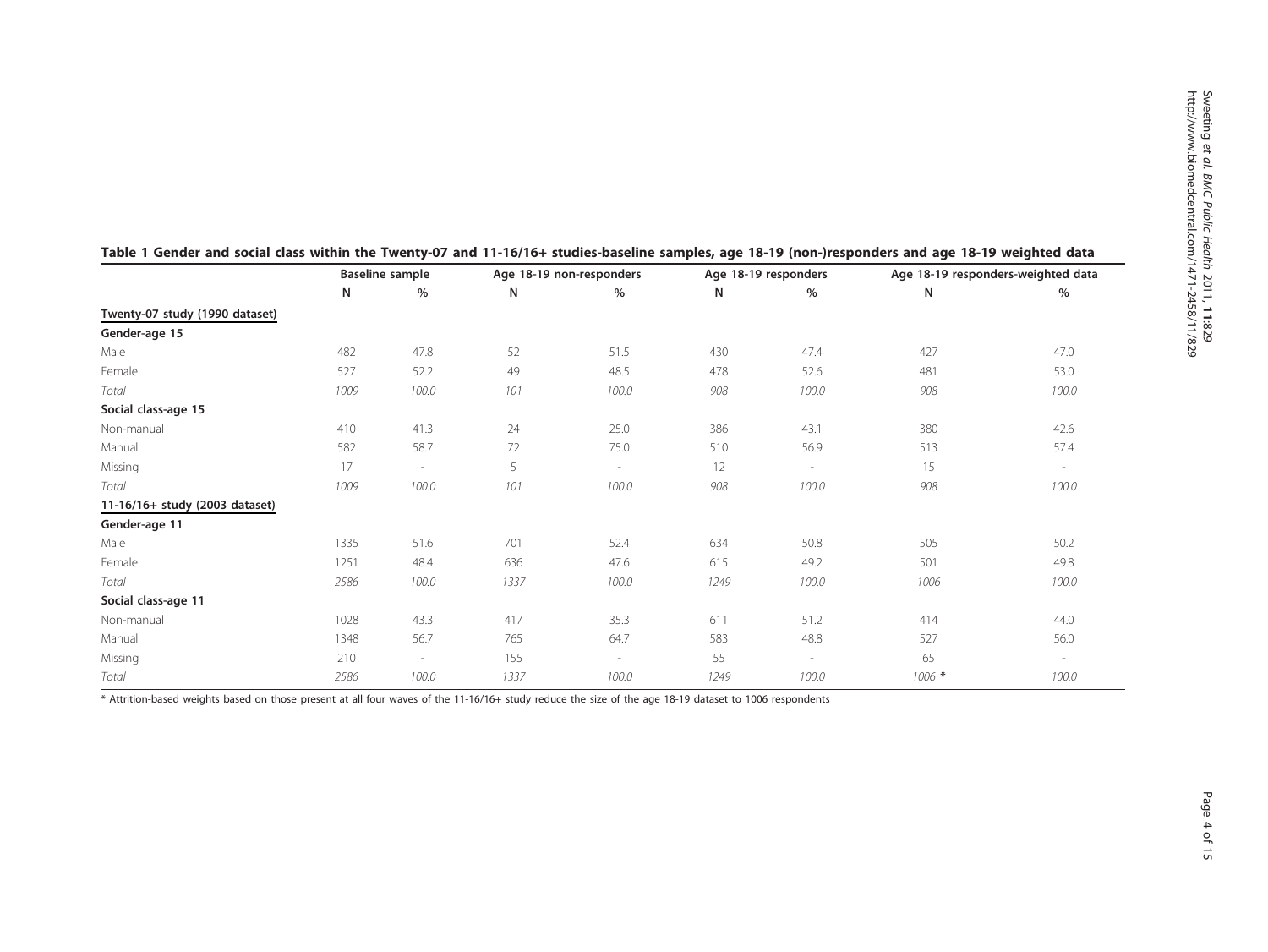'cannabis-only'); and any other drug(s) (including respondents taking other drugs and cannabis-henceforth 'other drugs').

Early sexual initiation, number of sexual partners and pregnancy: at both dates, respondents were asked 'How old were you when you first had sexual intercourse with someone of the opposite sex, or hasn't this happened?'. This was used to derive a dichotomous variable representing early sexual initiation (age  $\leq 15$  years vs  $\geq 16$ years or hasn't happened). Note that while all other data relate to current (1990 and 2003) behaviours, this was recall of sexual initiation by (approximately) 1987 for Twenty-07 and 1999 for 11-16/16+ respondents. All who had hetero-sexual experience were asked how many opposite sex partners they had ever had sexual intercourse with and how many in the last year. They were also asked whether, at the time of the interview, they had ever made anyone, or been, pregnant.

### Socioeconomic status

Social class was derived from head of household occupation. This information was collected at baseline in both studies, in Twenty-07 via parental interview, in 11-16/16+ via parental self-completion questionnaire (supplemented, where necessary, by information provided by the pupils during interviews with research nurses which we have shown to be reliable [\[30](#page-15-0)]). Social class was dichotomised into: non-manual (NM, comprising: I-professional; IImanagerial and technical; and IIINM-skilled non-manual occupations) and manual (M: IIIM-skilled manual; IVsemi-skilled; and V-unskilled).

Carstairs-Morris deprivation categories [[31](#page-15-0)], were assigned to home postcodes obtained at age 15. The Carstairs-Morris index, developed for use in Scotland, is an area-based measure composed of four indicators representing material disadvantage (household overcrowding, male unemployment, social class IV or V, households with no car). The four indicators are combined to create a composite score which is then divided into seven separate categories ranging from very high to very low deprivation. For the purpose of analysis, scores were dichotomised into lower (categories 1-4) and higher (5-7) area deprivation.

### Analyses

We conducted analyses for each behavioural outcome using data weighted to compensate for attrition, restricting our analyses to those with social class data or, in analyses focusing on area deprivation, to those with deprivation category data (no respondent had missing gender or age data).

First, we examined associations between each risk behaviour (apart from early sexual initiation) and age at each date. (Since early sexual initiation was based on retrospective data, we would not expect it to be associated with age at interview.) We used logistic regression to

obtain odds ratios (ORs) for each risk behavior according to a one month increase in age, with further logistic regression including interaction parameters to examine whether the association with age differed for 1990 vs 2003, males vs females; or respondents from non-manual vs manual backgrounds.

Analyses of changes in risk behaviour rates over time included:

• for the overall sample - cross-tabulations of risk behavior rates according to date, followed by logistic regression modeling to obtain unadjusted, age-adjusted, social class-adjusted and both age and social class-adjusted ORs for risk behaviour rates, comparing 2003 with 1990;

• for males and females separately - cross-tabulations of risk behavior rates according to date and logistic regression modeling to obtain age and social class-adjusted ORs for risk behaviour rates, comparing 2003 with 1990; followed by logistic regression modeling including age- and social class-adjusted interactions for gender by date, to examine whether the pattern of change between 1990 and 2003 differed for males compared with females;

• for respondents from non-manual and manual social class backgrounds separately - cross-tabulations of risk behavior rates according to date and logistic regression modeling to obtain age and gender-adjusted ORs for risk behaviour rates, comparing 2003 with 1990; followed by logistic regression modeling including age- and genderadjusted interactions for social class by date, to examine whether the pattern of change between 1990 and 2003 differed for the two groups;

• as above, but for respondents from areas of lower and higher deprivation separately;

• finally, logistic regression modeling including the ageadjusted interactions of gender by social class by date, and gender by deprivation by date, to examine whether the time-trends differed for males and females from different SES backgrounds.

Because of the large number of analyses, all results described in the text as 'significant' are statistically significant at  $p < 0.01$ .

### Results

### Relationship between age and risk behaviours

As Table [2](#page-6-0) shows, age was weakly but positively associated at both dates with smoking, experience of any drugs and past year experience of 'other drugs'. There was a much stronger relationship between age and both number of sexual partners and experience of pregnancy. A weak positive relationship between age and 'cannabis-only' in 1990 reversed to a negative relationship in 2003 (p-value of age by date interaction = 0.044). Only one of the interactions between age and each of date, gender or social class (a total of 33 analyses) reached more than this marginal level of significance, namely the age by gender interaction in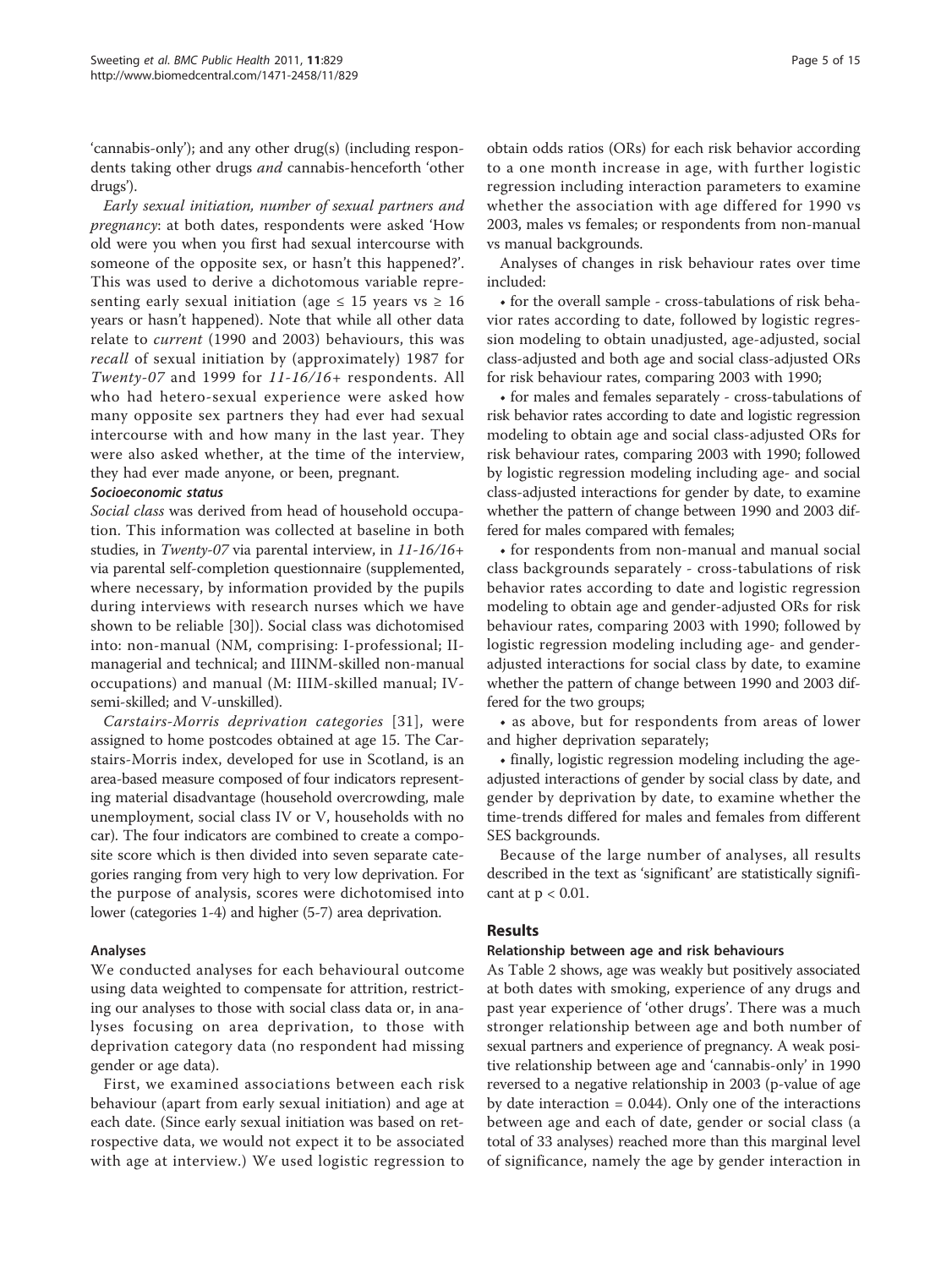|                                                                | 1990                    |         | 2003                    |         | (p-value of AGE<br>by DATE<br>Interaction) | (p-value of AGE by GENDER<br><i>interaction</i> ) | (p-value of AGE by SOCIAL<br><b>CLASS</b> interaction) |
|----------------------------------------------------------------|-------------------------|---------|-------------------------|---------|--------------------------------------------|---------------------------------------------------|--------------------------------------------------------|
|                                                                | <b>OR</b><br>(95% CI)   | p-value | <b>OR</b><br>(95% CI)   | p-value |                                            |                                                   |                                                        |
| Current smoker                                                 | 1.03<br>$(0.99 - 1.07)$ | 0.089   | 1.02<br>$(0.99 - 1.04)$ | 0.061   | (0.582)                                    | (0.286)                                           | (0.954)                                                |
| Heavier smoking *                                              | 1.02<br>$(0.98 - 1.06)$ | 0.378   | 1.01<br>$(0.98 - 1.04)$ | 0.508   | (0.710)                                    | (0.044)                                           | (0.220)                                                |
| Excessive drinking $^\dagger$                                  | 0.99<br>$(0.95 - 1.03)$ | 0.668   | 0.99<br>$(0.97 - 1.01)$ | 0.491   | (0.942)                                    | (0.437)                                           | (0.806)                                                |
| Binge drinking ‡                                               | 0.99<br>$(0.95 - 1.02)$ | 0.479   | 0.99<br>$(0.97 - 1.01)$ | 0.315   | (0.896)                                    | (0.132)                                           | (0.976)                                                |
| Use of any drugs                                               | 1.03<br>$(0.99 - 1.07)$ | 0.084   | 1.01<br>$(0.99 - 1.03)$ | 0.359   | (0.286)                                    | (0.759)                                           | (0.378)                                                |
| Used any drug in the past year                                 | 1.03<br>$(0.99 - 1.07)$ | 0.115   | 0.99<br>$(0.97 - 1.01)$ | 0.279   | (0.058)                                    | (0.902)                                           | (0.503)                                                |
| Used cannabis only in the past year<br>(cannabis only) ^       | 1.03<br>$(0.98 - 1.08)$ | 0.257   | 0.97<br>$(0.95 - 0.99)$ | 0.024   | (0.044)                                    | (0.261)                                           | (0.716)                                                |
| Used any other drug in the past year<br>('other drugs') $\sim$ | 1.03<br>$(0.97 - 1.09)$ | 0.337   | 1.02<br>$(0.99 - 1.04)$ | 0.225   | (0.717)                                    | (0.644)                                           | (0.208)                                                |
| Early sexual initiation #                                      | N/A <sup>1</sup>        |         | N/A <sup>1</sup>        |         | N/A <sup>1</sup>                           | N/A <sup>9</sup>                                  | N/A <sup>9</sup>                                       |
| Three or more sexual partners ever                             | 1.08<br>$(1.04 - 1.13)$ | > 0.001 | 1.05<br>$(1.03 - 1.07)$ | > 0.001 | (0.188)                                    | (0 < .001)                                        | (0.892)                                                |
| Two or more sexual partners last year                          | 1.06<br>$(1.02 - 1.11)$ | 0.007   | 1.02<br>$(0.99 - 1.04)$ | 0.153   | (0.064)                                    | (0.564)                                           | (0.273)                                                |
| Ever (made) pregnant                                           | 1.08<br>$(1.00-1.16)$   | 0.046   | 1.06<br>$(1.03 - 1.09)$ | 0.000   | (0.689)                                    | (0.800)                                           | (0.794)                                                |

<span id="page-6-0"></span>Table 2 Associations between reported rates of risk behaviours and age-ORs for one month increase in age when interviewed at each date (and significance of interactions between age and date, gender and social class)  $\overline{\phantom{a}}$ 

\* Defined as smoking 70+ cigarettes <sup>a</sup> week

† Defined as <sup>≥</sup>22 units in the past week for men and <sup>≥</sup>15 units in the past week for women

‡ Defined as <sup>≥</sup>9 units on any day in the past week for men and <sup>≥</sup><sup>7</sup> units on any day in the past week for women

^Defined as cannabis and no other drugs

~ Defined as any other drug(s) (with or without cannabis)

# Defiined as sexual intercourse at age <sup>&</sup>lt; 16 years

¶ Data on early sexual initiation collected retrospectively so association with age when interviewed not applicable

 $OR = odds$  ratio,  $CI = confidence$  interval,  $NA = not$  applicable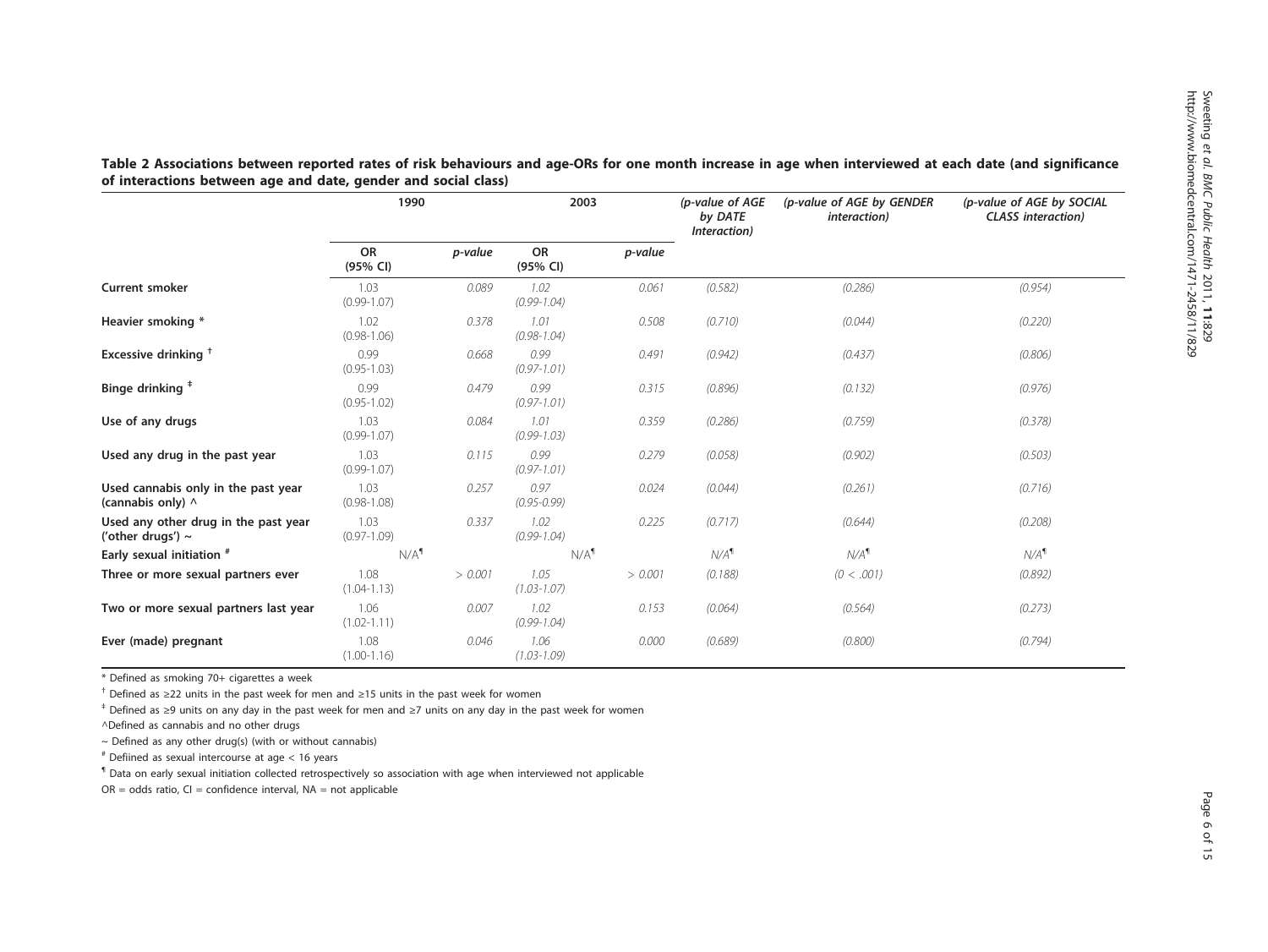respect of having had three or more sexual partners ever. Further analyses showed that the relationship between age and number of partners was stronger for females (OR for one month increase in age =  $1.13$ ,  $95\%$  CI =  $1.10-1.16$ ) than males (OR = 1.07, 95% CI = 1.04-1.09).

### Changes in risk behaviour rates over time

Table [3](#page-8-0) shows that overall, prevalence of all risk behaviours significantly increased between 1990 and 2003, apart from smoking, which remained stable, and heavier smoking, which significantly decreased. In 2003, almost half (46%) the respondents reported recent binge drinking, more than half (59%) reported some use of illicit drugs, more than a quarter (29%) reported first sexual intercourse under age 16 years, half (50%) had three or more sexual partners ever and one-third (35%) two or more in the last year. Adjustment for age resulted in slight attenuations in the ORs for 2003 compared with 1990 for smoking (thus somewhat magnifying the decrease in heavier smoking), use of any illicit drugs and past year use of 'other drugs'. Attenuation was much more marked in respect of number of sexual partners and experience of pregnancy, eliminating an apparent increase in rates of the latter between 1990 and 2003. In contrast, age-adjustment resulted in slight increases in the ORs for 2003 compared with 1990 for drinking and 'cannabis-only'. These results suggest the importance of accounting for the age difference (which was only 9 months) in the two cohorts. Adjustment for social class had no impact on the date difference in rates of any of these risk behaviours.

### Changes over time by gender and SES

Analysis by gender showed increases in most risk behaviours were significantly more pronounced in females (Table [4](#page-9-0)). The exception was smoking; rates of current smoking remained stable for both genders, whilst the reduction in heavier smoking was largely confined to females. This resulted in the emergence of a male excess in heavier smoking in 2003 when rates among males and females were 19% and 11% respectively (p-value of ageand social class-adjusted gender difference < 0.001). Among females the age and social class-adjusted odds of excessive drinking in 2003 were almost four times higher  $(OR = 3.81, 95\% CI = 2.47-5.87)$  than in 1990, while those of binge drinking were three times higher (OR = 3.06, 95%  $CI = 2.14-4.38$ . In contrast, in males, there were no significant increases in either excessive drinking (adjusted OR = 1.26, 95% CI =  $0.89 - 1.77$  or binge drinking (OR =  $1.08$ , 95% CI = 0.78-1.50). Rates of all measures of illicit drug use (apart from males' past year use of 'other drugs') increased markedly for both genders, but more so among females. For example, the age- and social class-adjusted odds of past year use of any drugs in 2003 compared with 1990 were 1.73 (95% CI = 1.24-2.41) among males and 2.75 (95% CI = 1.85-4.08) among females. Compared with 1990, the social class-adjusted odds of early sexual initiation in 2003 were over four-fold higher (OR = 4.54, 95%  $CI = 3.03-6.80$ ) among females, while increases among males were much smaller (OR = 1.38, 95% CI = 1.02-1.86). Gender differences in respect of increases in number of sexual partners were even more striking; thus the age and social class-adjusted odds of having had three or more sexual partners ever in 2003 compared with 1990 were 1.19  $(95\% \text{ CI} = 0.85 - 1.67)$  among males, but 6.31 (95% CI = 4.12-9.67) among females. However, despite these increases in sexual risk behaviours, there was no significant increase in experience of pregnancy after adjustment for age and social class, among either males or females.

Although greater increases in all risk behaviours (other than smoking) among females led to reductions in gender differences by 2003, early sexual initiation was the only behaviour where the attenuated difference became statistically non-significant (p-value of age- and social classadjusted gender difference: 1990 = < 0.001; 2003 = 0.111).

As Table [5](#page-10-0) shows, most risk behaviour rates increased in both social class groups. The exception was smoking. Non-significant decreases in current smoking among respondents from non-manual backgrounds (age and gender-adjusted odds of smoking in 2003 compared with 1990 = 0.60, 95% CI = 0.41-0.89), but increases among those from manual backgrounds (OR =  $1.13$ , 95% CI = 0.83-1.56), resulted in an emerging social class difference (p-value of age- and gender-adjusted class difference in 1990 = 0.089, in 2003 < 0.001). Adjustment for age and gender removed the apparent greater reduction in heavier smoking rates among manual class respondents. Adjustment also attenuated the observed increases in excessive and binge drinking among those from non-manual backgrounds (adjusted odds for 2003 compared with 1990 around 1.4 for both measures of drinking), while in the manual class group, the adjusted odds were around two for both excessive and binge drinking. These differential increases eliminated a marginal social class difference in excessive drinking seen in 1990. Age-adjusted odds for 2003 compared with 1990 for use of any illicit drugs and past year use of any drug were between two and three for both class groups. However, while the increase in past year 'cannabis-only' was somewhat greater among those from non-manual (adjusted OR = 2.48,  $95\%$  CI = 1.62-3.80) than non-manual (adjusted OR = 1.82, 95% CI = 1.21-2.73) backgrounds, the use of 'other drugs' increased only among those from manual backgrounds (adjusted  $OR = 1.97, 95\%$  $CI = 1.24 - 3.13$ , with no change in use in the non-manual group (adjusted OR = 0.98, 95% CI = 0.56-1.70). As a result, by 2003, a small excess in past year 'cannabis-only' had emerged among the non-manual class group (p-value of age- and gender-adjusted class difference = 0.039), and an excess of past year any drugs and 'other drugs' use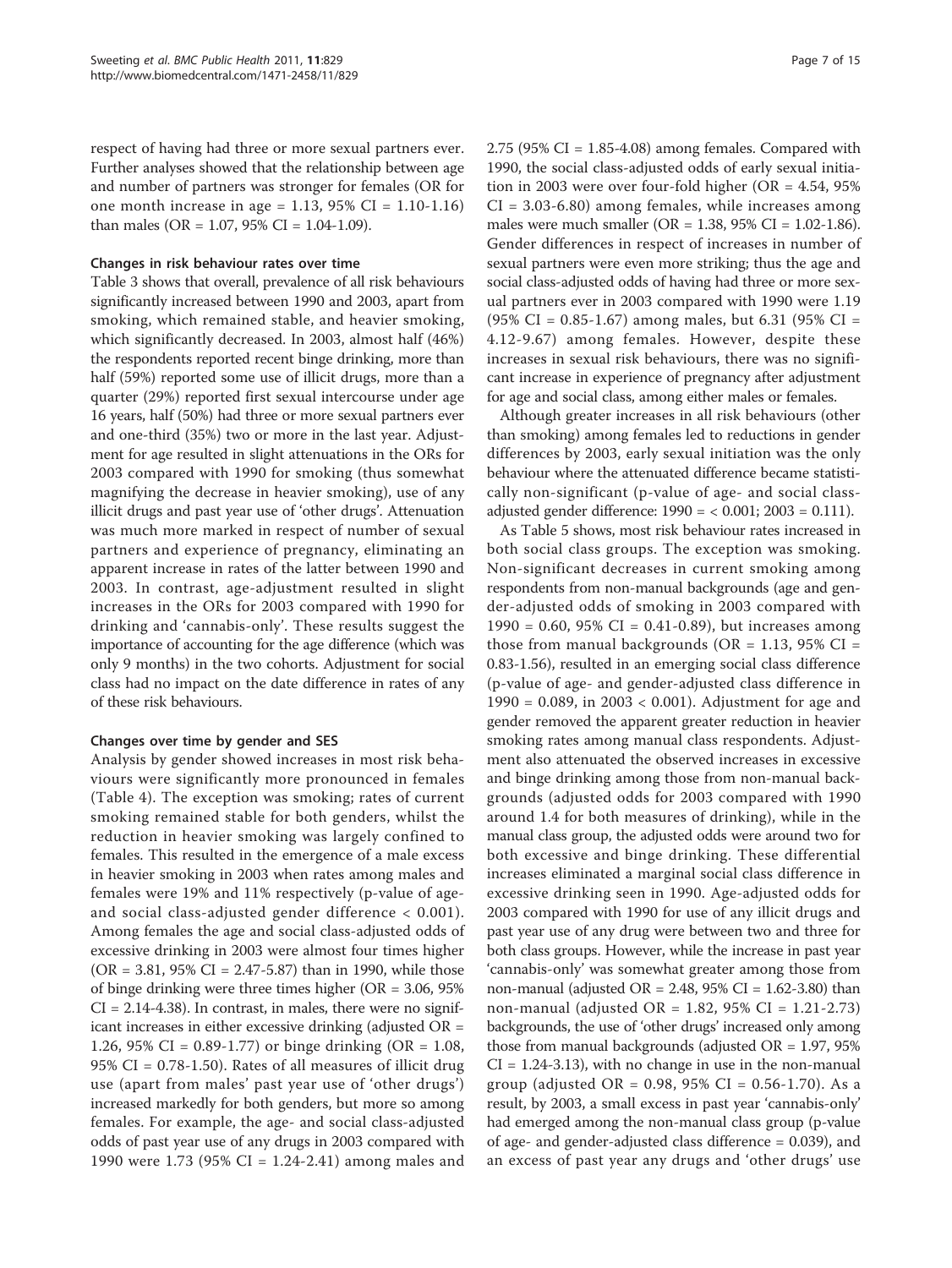|                                                                     | 1990    | 2003            | 1990                    | 2003                    | Unadjusted              |         | Adjusted for age        |         | Adjusted for social<br>class |         | Adjusted for age and<br>social class |         |
|---------------------------------------------------------------------|---------|-----------------|-------------------------|-------------------------|-------------------------|---------|-------------------------|---------|------------------------------|---------|--------------------------------------|---------|
|                                                                     | n/N     | n/N             | $\%$<br>(95%Cl)         | $\%$<br>(95%Cl)         | OR<br>(95% CI)          | p-value | OR<br>(95% CI)          | p-value | OR<br>(95% CI)               | p-value | OR<br>(95% CI)                       | p-value |
| <b>Current smoker</b>                                               |         | 300/892 319/939 | 33.6<br>$(30.6 - 36.8)$ | 34.0<br>$(31.0 - 37.1)$ | 1.02<br>$(0.84 - 1.23)$ | 0.872   | 0.85<br>$0.67 - 1.08$   | 0.181   | 1.02<br>$(0.84 - 1.24)$      | 0.825   | 0.88<br>$(0.69 - 1.13)$              | 0.323   |
| Heavier smoking *                                                   | 200/891 | 145/940         | 22.5<br>$(19.8 - 25.3)$ | 15.4<br>$(13.3 - 17.9)$ | 0.63<br>$(0.50 - 0.80)$ | < 0.001 | 0.57<br>$(0.42 - 0.77)$ | < 0.001 | 0.63<br>$(0.50 - 0.80)$      | < 0.001 | 0.60<br>$(0.44 - 0.81)$              | 0.001   |
| Excessive drinking <sup>1</sup>                                     | 183/892 | 301/926         | 20.5<br>$(18.0 - 23.3)$ | 32.5<br>$(29.6 - 35.6)$ | 1.87<br>$(1.51 - 2.31)$ | < 0.001 | 1.99<br>$(1.53 - 2.58)$ | < 0.001 | 1.87<br>$(1.51 - 2.31)$      | < 0.001 | 1.96<br>$(1.51 - 2.55)$              | < 0.001 |
| Binge drinking <sup>#</sup>                                         | 308/891 | 427/927         | 34.6<br>$(31.5 - 37.8)$ | 46.1<br>$(42.9 - 49.3)$ | 1.62<br>$(1.34 - 1.95)$ | < 0.001 | 1.76<br>$(1.40 - 2.23)$ | < 0.001 | 1.62<br>$(1.34 - 1.95)$      | < 0.001 | 1.77<br>$(1.40 - 2.24)$              | < 0.001 |
| Use of any drugs                                                    |         | 291/892 553/941 | 32.6<br>$(29.6 - 35.8)$ | 58.8<br>$(55.6 - 61.9)$ | 2.94<br>$(2.43 - 3.56)$ | < 0.001 | 2.62<br>$(2.07 - 3.31)$ | < 0.001 | 2.95<br>$(2.44 - 3.58)$      | < 0.001 | 2.66<br>$(2.10 - 3.37)$              | < 0.001 |
| Used any drug in the past year                                      | 216/891 | 375/940         | 24.2<br>$(21.5 - 27.2)$ | 39.9<br>$(36.8 - 43.1)$ | 2.07<br>$(1.69 - 2.53)$ | < 0.001 | 2.11<br>$(1.65 - 2.70)$ | < 0.001 | 2.07<br>$(1.69 - 2.53)$      | < 0.001 | 2.09<br>$(1.63 - 2.68)$              | < 0.001 |
| Used cannabis only in the past year (cannabis only) $\land$ 128/890 |         | 230/941         | 14.4<br>$(12.2 - 16.8)$ | 24.4<br>$(21.8 - 27.3)$ | 1.92<br>$(1.51 - 2.44)$ | < 0.001 | 2.19<br>$(1.64 - 2.93)$ | < 0.001 | 1.92<br>$(1.51 - 2.43)$      | < 0.001 | 2.13<br>$(1.59 - 2.85)$              | < 0.001 |
| Used any other drug in the past year ('other drugs') $\sim$         | 87/891  | 146/941         | 9.8<br>$(8.0 - 11.9)$   | 15.5<br>$(13.4 - 18.0)$ | 1.69<br>$(1.28 - 2.25)$ | < 0.001 | 1.46<br>$(1.03 - 2.06)$ | 0.033   | 1.70<br>$(1.28 - 2.26)$      | < 0.001 | 1.49<br>$(1.05 - 2.11)$              | 0.024   |
| Early sexual initiation #                                           | 139/889 | 267/938         | 15.6<br>$(13.4 - 18.2)$ | 28.5<br>$(25.7 - 31.4)$ | 2.15<br>$(1.71 - 2.71)$ | < 0.001 | N/A <sup>4</sup>        |         | 2.19<br>$(1.74 - 2.76)$      | < 0.001 | $N/A$ <sup>1</sup>                   |         |
| Three or more sexual partners ever                                  | 212/887 | 464/925         | 23.9<br>$(21.2 - 26.8)$ | 50.2<br>$(46.9 - 53.4)$ | 3.21<br>$(2.63 - 3.93)$ | < 0.001 | 2.15<br>$(1.68 - 2.74)$ | < 0.001 | 3.31<br>$(2.70 - 4.05)$      | < 0.001 | 2.28<br>$(1.78 - 2.92)$              | < 0.001 |
| Two or more sexual partners last year                               | 158/890 | 331/934         | 17.8<br>$(15.4 - 20.4)$ | 35.4<br>$(32.4 - 38.6)$ | 2.54<br>$(2.04 - 3.16)$ | < 0.001 | 2.11<br>$(1.62 - 2.75)$ | < 0.001 | 2.57<br>$(2.06 - 3.19)$      | < 0.001 | 2.18<br>$(1.67 - 2.85)$              | < 0.001 |
| Ever (made) pregnant                                                | 53/886  | 81/935          | 6.0<br>$(4.6 - 7.7)$    | 8.7<br>$(7.0 - 10.6)$   | 1.51<br>$(1.05 - 2.16)$ | 0.026   | 0.90<br>$(0.57 - 1.41)$ | 0.643   | 1.53<br>$(1.07 - 2.20)$      | 0.021   | 0.97<br>$(0.61 - 1.53)$              | 0.885   |

### <span id="page-8-0"></span>Table 3 Reported rates of risk behaviours at each date and age- and social class-adjusted ORs for 2003 compared with 1990

\* Defined as smoking 70+ cigarettes <sup>a</sup> week

<sup>†</sup> Defined as ≥22 units in the past week for men and ≥15 units in the past week for women

‡ Defined as <sup>≥</sup>9 units on any day in the past week for men and <sup>≥</sup><sup>7</sup> units on any day in the past week for women

^Defined as cannabis and no other drugs

 $\sim$  Defined as any other drug(s) (with or without cannabis)

# Defiined as sexual intercourse at age <sup>&</sup>lt; 16 years

¶ Data on early sexual initiation collected retrospectively so adjustment for age when interviewed not applicable

OR = odds ratio for increase in behaviour rate between 1990 and 2003, CI = confidence interval, N/A = not applicable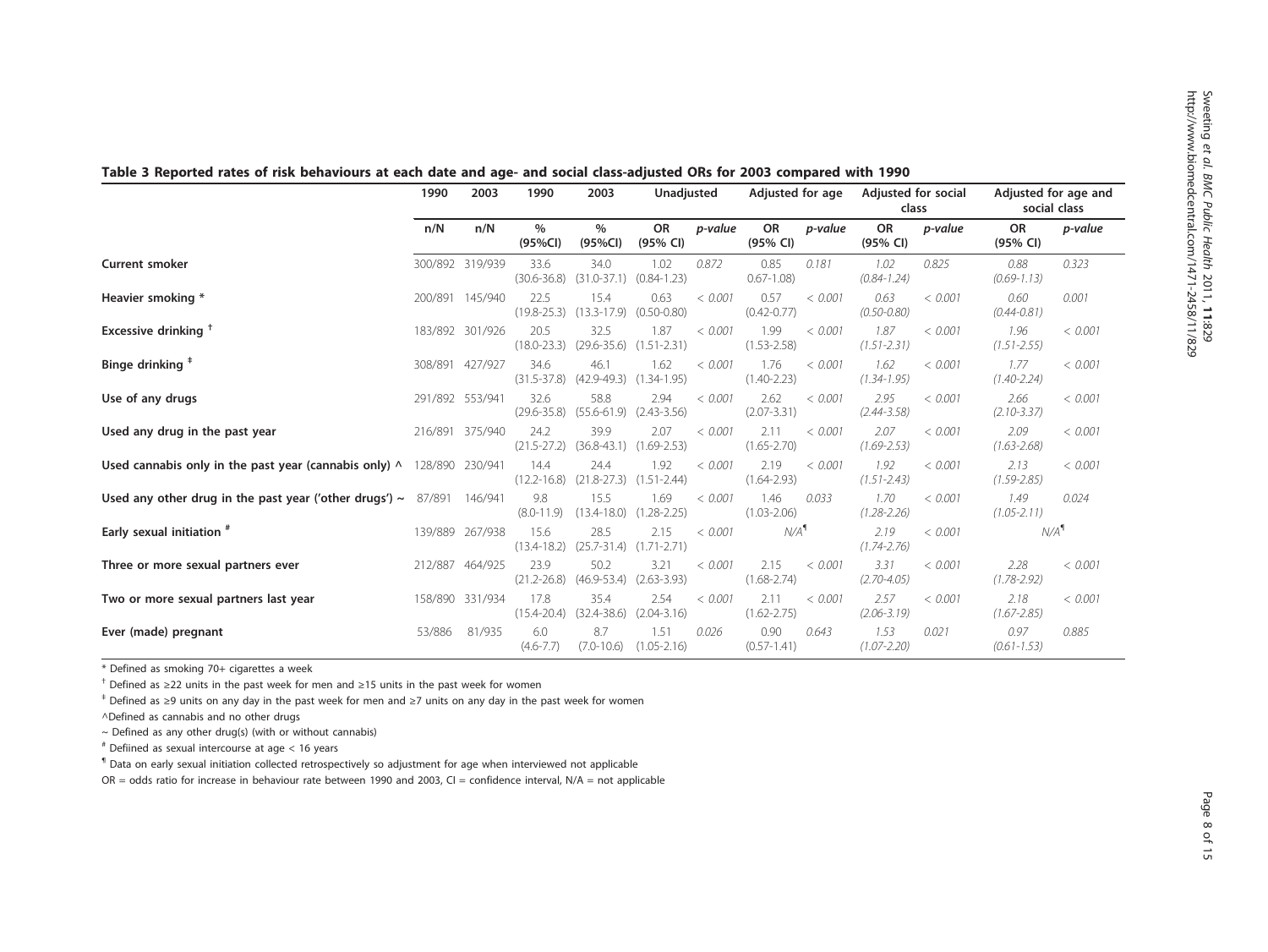|                                                                      |                         | <b>MALES</b>            |         |                         | <b>FEMALES</b>          |         |                                        |                      | Age- and social class-adjusted odds ratio for<br>2003 compared with 1990 |                        | (p-value of GENDER by DATE)<br>interaction-age and social class<br>adjusted) |
|----------------------------------------------------------------------|-------------------------|-------------------------|---------|-------------------------|-------------------------|---------|----------------------------------------|----------------------|--------------------------------------------------------------------------|------------------------|------------------------------------------------------------------------------|
|                                                                      | 1990                    | 2003                    |         | 1990                    | 2003                    |         | <b>MALES</b>                           |                      | <b>FEMALES</b>                                                           |                        |                                                                              |
| Risk behaviour                                                       | %<br>(95% CI)           | %<br>(95% CI)           | p-value | %<br>(95% CI)           | $\%$<br>(95% CI)        | p-value | OR<br>(95% CI)                         | p-value              | <b>OR</b><br>(95% CI)                                                    | p-value                |                                                                              |
| <b>Current smoker</b>                                                | 33.2<br>$(28.9 - 37.8)$ | 35.1<br>$(30.9 - 39.5)$ | 0.549   | 34.0<br>$(29.9 - 38.4)$ | 33.0<br>$(28.9 - 37.5)$ | 0.747   | 0.89<br>$(0.62 - 1.25)$                | 0.492                | 0.88<br>$(0.62 - 1.24)$                                                  | 0.464                  | (0.447)                                                                      |
| Heavier smoking *                                                    | 22.3<br>$(18.6 - 26.6)$ | 19.4<br>$(16.1 - 23.2)$ | 0.276   | 22.6<br>$(19.0 - 26.5)$ | 11.3<br>$(8.7 - 14.5)$  | < 0.001 | 0.79<br>$(0.52 - 1.18)$                | 0.249                | 0.43<br>$(0.27 - 0.67)$                                                  | < 0.001                | (0.005)                                                                      |
| Excessive drinking $T$                                               | 31.8<br>$(27.5 - 36.3)$ | 38.3<br>$(34.0 - 42.8)$ | 0.041   | 10.4<br>$(8.0 - 13.5)$  | 26.5<br>$(22.6 - 30.7)$ | < 0.001 | 1.26<br>$(0.89 - 1.77)$                | 0.197                | 3.81<br>$(2.47 - 5.87)$                                                  | < 0.001                | (< 0.001)                                                                    |
| Binge drinking <sup>#</sup>                                          | 49.6<br>$(44.9 - 54.4)$ | 51.8<br>$(47.3 - 56.3)$ | 0.518   | 21.1<br>$(17.6 - 25.0)$ | 40.3<br>$(35.9 - 44.8)$ | < 0.001 | 1.08<br>$(0.78 - 1.50)$                | 0.644                | 3.06<br>$(2.14 - 4.38)$                                                  | < 0.001                | (< 0.001)                                                                    |
| Use of any drugs                                                     | 43.9<br>$(39.3 - 48.7)$ | 66.3<br>$(62.0 - 70.4)$ | < 0.001 | 22.6<br>$(19.0 - 26.5)$ | 50.9<br>$(46.3 - 55.4)$ | < 0.001 | 2.15<br>$(1.53 - 3.01)$                | < 0.001              | 3.40<br>$(2.40 - 4.80)$                                                  | < 0.001                | (0.084)                                                                      |
| Used any drug in the past<br>year                                    | 35.3<br>$(30.9 - 40.0)$ | 49.7<br>$(45.2 - 54.1)$ | < 0.001 | 14.4<br>$(11.6 - 17.9)$ | 29.8<br>$(25.8 - 34.1)$ | < 0.001 | 1.73<br>$(1.24 - 2.41)$                | 0.001                | 2.75<br>$(1.85 - 4.08)$                                                  | < 0.001                | (0.123)                                                                      |
| Used cannabis only in the<br>past year ('cannabis-only')<br>$\wedge$ | 19.8<br>$(16.2 - 23.8)$ | 29.0<br>$(25.1 - 33.2)$ | 0.001   | 9.6<br>$(7.2 - 12.6)$   | 19.6<br>$(16.2 - 23.4)$ | < 0.001 | 1.92<br>$(1.31 - 2.81)$                | 0.001                | 2.43<br>$(1.53 - 3.85)$                                                  | < 0.001                | (0.190)                                                                      |
| Used any other drug in the<br>past year ('other drugs') $\sim$       | 15.4<br>$(12.3 - 19.2)$ | 20.6<br>$(17.3 - 24.5)$ | 0.044   | 4.7<br>$(3.1 - 7.0)$    | 10.0<br>$(7.6 - 13.1)$  | 0.002   | 1.12<br>$(0.73 - 1.72)$                | 0.616                | 2.53<br>$(1.35 - 4.73)$                                                  | 0.004                  | (0.165)                                                                      |
| Early sexual initiation #                                            | 24.8<br>$(20.9 - 29.1)$ | 30.3<br>$(26.4 - 34.6)$ | 0.063   | 7.5<br>$(5.4 - 10.2)$   | 26.5<br>$(22.7 - 30.7)$ | < 0.001 | $1.38$ <sup>1</sup><br>$(1.02 - 1.86)$ | $0.038$ <sup>1</sup> | 4.54 $1$<br>$(3.03 - 6.80)$                                              | $< 0.001$ <sup>1</sup> | $(< 0.001)$ <sup>¶</sup>                                                     |
| Three or more sexual<br>partners ever                                | 41.2<br>$(36.5 - 45.9)$ | 54.6<br>$(50.1 - 59.1)$ | < 0.001 | 8.5<br>$(6.3 - 11.4)$   | 45.7<br>$(41.2 - 50.2)$ | < 0.001 | 1.19<br>$(0.85 - 1.67)$                | 0.319                | 6.31<br>$(4.12 - 9.67)$                                                  | < 0.001                | (< 0.001)                                                                    |
| Two or more sexual<br>partners last year                             | 29.9<br>$(25.8 - 34.5)$ | 44.1<br>$(39.7 - 48.6)$ | < 0.001 | 6.8<br>$(4.9 - 9.5)$    | 26.4<br>$(22.5 - 30.6)$ | < 0.001 | 1.34<br>$(0.94 - 1.90)$                | 0.101                | 5.24<br>$(3.25 - 8.44)$                                                  | < 0.001                | (< 0.001)                                                                    |
| Ever (made) pregnant                                                 | 3.1<br>$(1.8 - 5.2)$    | 5.3<br>$(3.6 - 7.7)$    | 0.110   | 8.6<br>$(6.4 - 11.5)$   | 12.2<br>$(9.5 - 15.5)$  | 0.071   | 1.37<br>$(0.58 - 3.20)$                | 0.472                | 0.87<br>$(0.50 - 1.51)$                                                  | 0.623                  | (0.590)                                                                      |

#### <span id="page-9-0"></span>Table <sup>4</sup> Reported rates of risk behaviours at each date and age- and social class-adjusted ORs for 2003 compared with 1990, by gender

\* Defined as smoking 70+ cigarettes <sup>a</sup> week

<sup>†</sup> Defined as ≥22 units in the past week for men and ≥15 units in the past week for women

‡ Defined as <sup>≥</sup>9 units on any day in the past week for men and <sup>≥</sup><sup>7</sup> units on any day in the past week for women

^Defined as cannabis and no other drugs

 $\sim$  Defined as any other drug(s) (with or without cannabis)

# Defiined as sexual intercourse at age <sup>&</sup>lt; 16 years

¶ Data on early sexual initiation collected retrospectively so age adjustment not applicable; adjusted for social class only.

 $OR = odds$  ratio for increase in behaviour rate between 1990 and 2003,  $Cl = confidence$  interval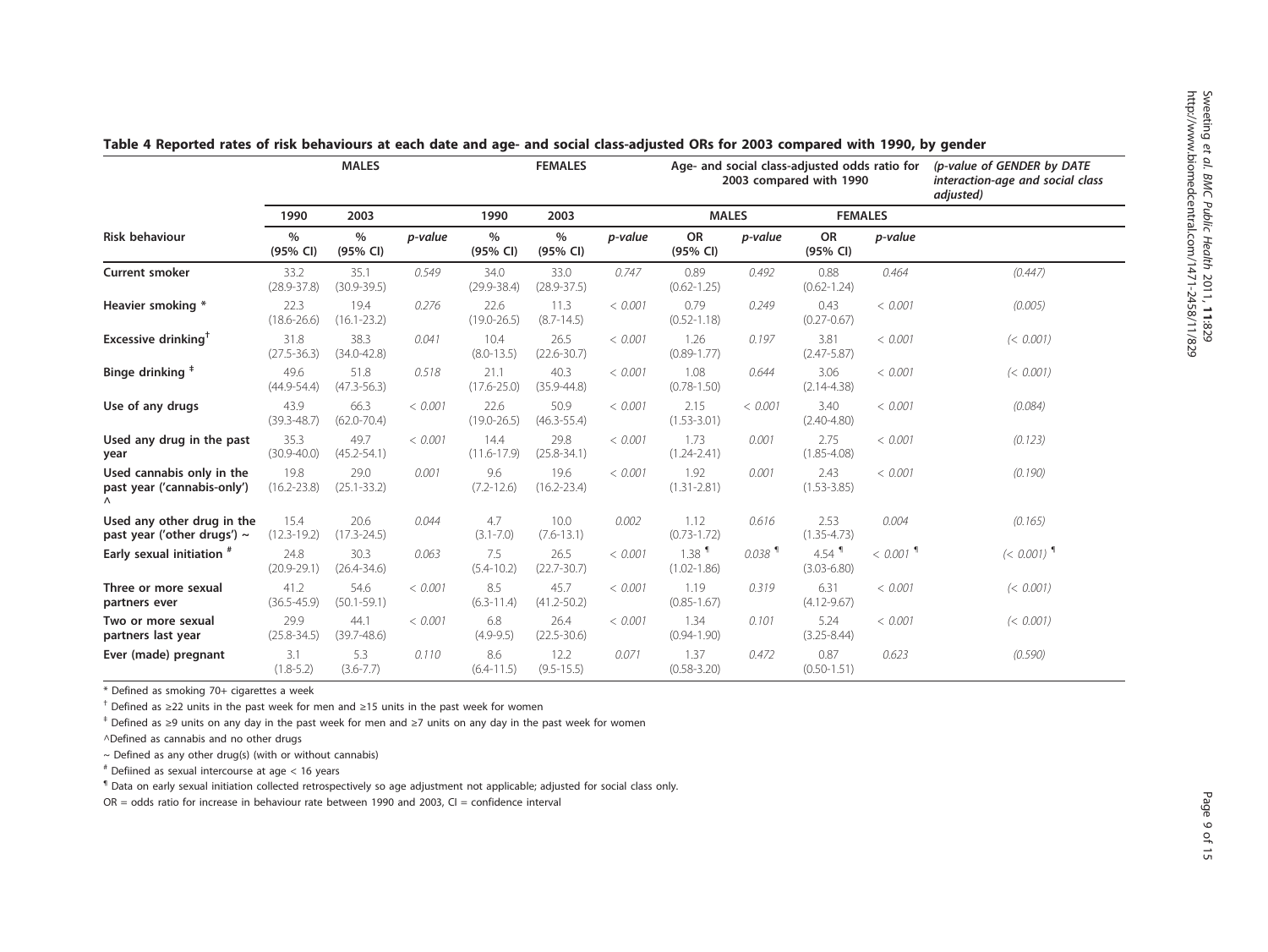|                                                                      |                         | <b>NON-MANUAL</b>       |         |                         | <b>MANUAL</b>           |         |                                        |                        | Age- and gender-adjusted odds ratio for 2003<br>compared with 1990 |                        | (p-value of SOCIAL CLASS by<br>DATE interaction-age and<br>gender adjusted) |
|----------------------------------------------------------------------|-------------------------|-------------------------|---------|-------------------------|-------------------------|---------|----------------------------------------|------------------------|--------------------------------------------------------------------|------------------------|-----------------------------------------------------------------------------|
|                                                                      | 1990                    | 2003                    |         | 1990                    | 2003                    |         |                                        | <b>NON-MANUAL</b>      |                                                                    | <b>MANUAL</b>          |                                                                             |
| <b>Risk behaviour</b>                                                | $\%$<br>(95%CI)         | %<br>(95%CI)            | p-value | %<br>(95%CI)            | %<br>(95%CI)            | p-value | <b>OR</b><br>(95% CI)                  | p-value                | OR<br>(95% CI)                                                     | p-value                |                                                                             |
| <b>Current smoker</b>                                                | 30.5<br>$(26.0 - 35.4)$ | 25.7<br>$(21.7 - 30.2)$ | 0.137   | 36.0<br>$(31.9 - 40.4)$ | 40.4<br>$(36.3 - 44.7)$ | 0.150   | 0.60<br>$(0.41 - 0.89)$                | 0.011                  | 1.13<br>$(0.83 - 1.56)$                                            | 0.437                  | (0.058)                                                                     |
| Heavier smoking *                                                    | 16.6<br>$(13.2 - 20.8)$ | 11.8<br>$(9.1 - 15.3)$  | 0.055   | 26.7<br>$(23.0 - 30.8)$ | 18.2<br>$(15.2 - 21.7)$ | 0.001   | 0.52<br>$(0.31 - 0.86)$                | 0.011                  | 0.63<br>$(0.43 - 0.91)$                                            | 0.015                  | (0.737)                                                                     |
| Excessive drinking <sup>+</sup>                                      | 23.7<br>$(19.7 - 28.3)$ | 32.4<br>$(28.0 - 37.0)$ | 0.007   | 18.0<br>$(14.9 - 21.6)$ | 32.6<br>$(28.6 - 36.7)$ | < 0.001 | 1.48<br>$(1.00 - 2.19)$                | 0.049                  | 2.52<br>$(1.74 - 3.64)$                                            | < 0.001                | (0.047)                                                                     |
| Binge drinking <sup>#</sup>                                          | 36.0<br>$(31.2 - 41.0)$ | 44.4<br>$(39.7 - 49.3)$ | 0.016   | 33.5<br>$(29.5 - 37.8)$ | 47.4<br>$(43.1 - 51.7)$ | < 0.001 | 1.40<br>$(0.98 - 2.01)$                | 0.068                  | 2.11<br>$(1.53 - 2.92)$                                            | < 0.001                | (0.108)                                                                     |
| Use of any drugs                                                     | 32.4<br>$(27.8 - 37.4)$ | 54.6<br>$(49.8 - 59.3)$ | < 0.001 | 32.8<br>$(28.8 - 37.1)$ | 62.1<br>$(57.8 - 66.1)$ | < 0.001 | 2.36<br>$(1.65 - 3.39)$                | < 0.001                | 3.03<br>$(2.19 - 4.20)$                                            | < 0.001                | (0.102)                                                                     |
| Used any drug in the<br>past year                                    | 26.2<br>$(21.9 - 30.9)$ | 40.4<br>$(35.8 - 45.2)$ | < 0.001 | 23.0<br>$(19.5 - 26.9)$ | 39.5<br>$(35.4 - 43.7)$ | < 0.001 | 2.04<br>$(1.40 - 2.98)$                | < 0.001                | 2.18<br>$(1.55 - 3.08)$                                            | < 0.001                | (0.373)                                                                     |
| Used cannabis only in<br>the past year<br>('cannabis-only') $\wedge$ | 15.5<br>$(12.2 - 19.6)$ | 28.6<br>$(24.4 - 33.1)$ | < 0.001 | 13.6<br>$(10.9 - 16.9)$ | 21.1<br>$(17.8 - 24.7)$ | 0.002   | 2.48<br>$(1.62 - 3.80)$                | < 0.001                | 1.82<br>$(1.21 - 2.73)$                                            | 0.004                  | (0.391)                                                                     |
| Used any other drug in<br>the past year<br>('other drugs') $\sim$    | 10.6<br>$(7.9 - 14.2)$  | 11.8<br>$(9.1 - 15.3)$  | 0.594   | 9.1<br>$(6.9 - 12.0)$   | 18.4<br>$(15.3 - 21.9)$ | < 0.001 | 0.98<br>$(0.56 - 1.70)$                | 0.933                  | 1.97<br>$(1.24 - 3.13)$                                            | 0.004                  | (0.015)                                                                     |
| Early sexual initiation #                                            | 11.8<br>$(8.8 - 15.5)$  | 21.7<br>$(17.9 - 25.9)$ | < 0.001 | 18.5<br>$(15.3 - 22.1)$ | 33.8<br>$(29.9 - 37.9)$ | < 0.001 | $2.05$ <sup>1</sup><br>$(1.39 - 3.03)$ | $< 0.001$ <sup>9</sup> | $2.30$ <sup>1</sup><br>$(1.71 - 3.08)$                             | $< 0.001$ <sup>9</sup> | $(0.630)$ $^{\circ}$                                                        |
| Three or more sexual<br>partners ever                                | 19.1<br>$(15.4 - 23.3)$ | 42.2<br>$(37.6 - 47.1)$ | < 0.001 | 27.5<br>$(23.8 - 31.5)$ | 56.5<br>$(52.2 - 60.8)$ | < 0.001 | 2.17<br>$(1.47 - 3.20)$                | < 0.001                | 2.48<br>$(1.77 - 3.49)$                                            | < 0.001                | (0.613)                                                                     |
| Two or more sexual<br>partners last year                             | 15.0<br>$(11.8 - 18.9)$ | 31.5<br>$(27.2 - 36.1)$ | < 0.001 | 19.8<br>$(16.6 - 23.5)$ | 38.5<br>$(34.4 - 42.7)$ | < 0.001 | 2.00<br>$(1.31 - 3.05)$                | 0.001                  | 2.40<br>$(1.66 - 3.46)$                                            | < 0.001                | (0.940)                                                                     |
| Ever (made) pregnant                                                 | 3.0<br>$(1.7 - 5.3)$    | 5.6<br>$(3.7 - 8.2)$    | 0.080   | 8.2<br>$(6.1 - 10.9)$   | 11.1<br>$(8.7 - 14.1)$  | 0.113   | 1.77<br>$(0.74 - 4.26)$                | 0.201                  | 0.79<br>$(0.46 - 1.37)$                                            | 0.409                  | (0.266)                                                                     |

<span id="page-10-0"></span>

|  | Table 5 Reported rates of risk behaviours at each date and age- and gender-adjusted ORs for 2003 compared with 1990, by social class |  |  |  |  |  |  |
|--|--------------------------------------------------------------------------------------------------------------------------------------|--|--|--|--|--|--|
|--|--------------------------------------------------------------------------------------------------------------------------------------|--|--|--|--|--|--|

\* Defined as smoking 70+ cigarettes <sup>a</sup> week

<sup>†</sup> Defined as ≥22 units in the past week for men and ≥15 units in the past week for women

‡ Defined as <sup>≥</sup>9 units on any day in the past week for men and <sup>≥</sup><sup>7</sup> units on any day in the past week for women

^Defined as cannabis and no other drugs

 $\sim$  Defined as any other drug(s) (with or without cannabis)

# Defined as sexual intercourse at age <sup>&</sup>lt; 16 years

 $^\P$  Data on early sexual initiation collected retrospectively so age adjustment not applicable; adjusted for gender only.

OR <sup>=</sup> odds ratio for increase in behaviour rate between 1990 and 2003, CI <sup>=</sup> confidence interval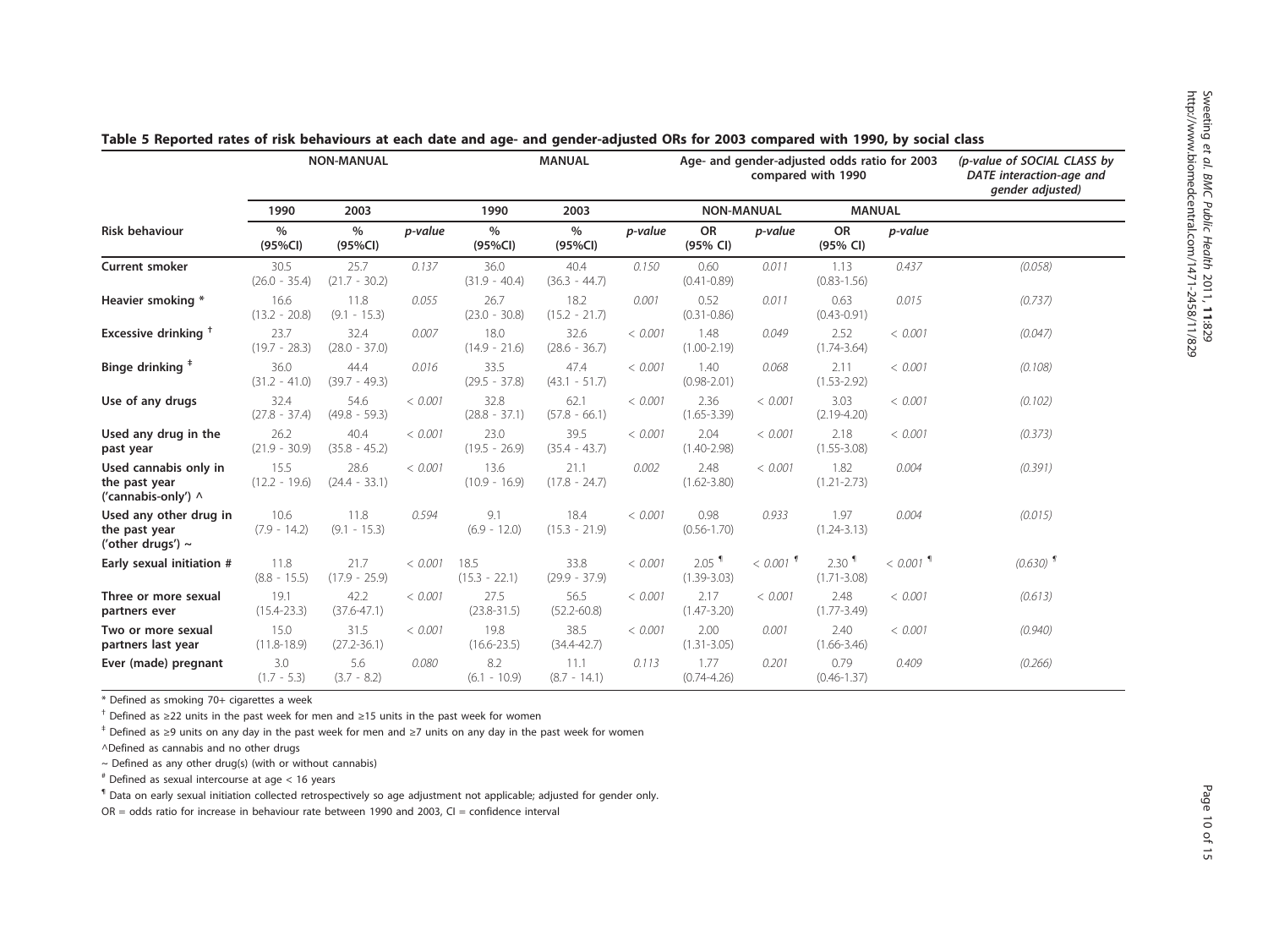emerged among those from manual backgrounds (p-values of age- and gender-adjusted class differences = 0.009 and 0.003, respectively). Finally, although the proportions reporting early sexual initiation, greater numbers of sexual partners and pregnancy were significantly higher among those from manual class backgrounds at both time-points, the magnitude of the increases in early sexual initiation and sexual partners between 1990 and 2003 was similar for both groups, while that for pregnancy was non-significant for both.

Analyses of respondents from areas of lower versus higher deprivation showed very similar results to those of social class in terms of patterns of changes in risk behaviour over time (Table [6](#page-12-0)). Differences between the deprivation groups were particularly marked in respect of past-year 'cannabis-only' (greater increases among the less deprived) and 'other drugs' (greater increases among the more deprived), resulting in emerging differences between those from more and less deprived areas by 2003 (p-value of age- and gender-adjusted deprivation area difference = 0.017 for 'cannabis-only' and < 0.001 for 'other drugs'). Patterns of change in early sexual initiation also differed by deprivation level. As a result, by 2003, a significant excess in early sexual initiation had emerged in those from areas of higher (33.9%) compared with lower (24.2%) deprivation (age- and gender-adjusted  $p$ -value = 0.002).

Finally, for no behaviour was there evidence of significant interactions for either gender by social class by date, or gender by deprivation grouping by date, indicating that the pattern of change between males and females did not differ by SES.

### **Discussion**

We found a dramatic increase in a range of health-risk behaviours among older adolescents from the West of Scotland during the 1990s. Prevalence of illicit drug use increased among both males and females. Among females, alcohol use, early sexual initiation and experience of greater numbers of sexual partners also increased significantly, resulting in a gender convergence in patterns of risk behaviour. We are not aware of significant Scottish environmental and/or policy changes between 1990 and 2003. However, in 2006, Scotland introduced a ban on smoking in all public places, and Scottish survey data suggests that since 2003 there has been a reduction in current smoking among 16-24-year old males (rates of 32% in 2003 and 24% in 2009) but not females (29% at both dates) [[8\]](#page-15-0).

Our findings are consistent with results from previous studies which suggest that the gender gap in substance use has been diminishing among older adolescents or young adults as well as younger adolescents [[13-15\]](#page-15-0). The increases in risk behaviours that we observed occurred over a remarkably short period of time but are consistent with the results of previous analyses of changes in substance use among the same cohorts at age 15 years. These also showed gender convergence in risk behaviour rates, largely reflecting changes in female lifestyles during this time [[12\]](#page-15-0). Of particular concern is the marked increase in female risk behaviour, especially early sexual initiation and multiple sexual partners which are associated with greater risk of sexually transmitted disease and teenage pregnancy before 18 years [[16\]](#page-15-0). The former, particularly chlamydia, is associated with infertility, the latter with adverse health, economic and social outcomes for mother and child [\[32\]](#page-15-0). A UK-wide survey of sexual attitudes and lifestyles similarly reported an increase in early sexual initiation among females up to the mid-1990s, after which the rate appeared to stabilise [\[18\]](#page-15-0). However, it is also striking that at the same time as the marked increases in these particular sexual risk behaviours, there was no significant change in experience of pregnancy. This suggests more (effective) use of contraception at the later date, consistent with UK studies which have found increases in consistent condom use in adults [[33](#page-15-0)] and prescription of hormonal contraceptives to adolescent females [\[34](#page-15-0)].

This study also adds to evidence that the socio-demographic patterning of a particular substance may vary according to the measures used [\[20,21\]](#page-15-0) and highlights the importance of examining whether time-trends are equivalent across all measures. In particular, it showed SES differences in patterns of increase for 'cannabis-only' compared with 'other drugs'. In a previous analysis of the Twenty-07 Study cohort (1990 dataset), we found that unlike 'other drugs', 'cannabis-only' use in late adolescence, was more likely among those from non-manual backgrounds in full-time education; a 'student effect' [[21](#page-15-0)]. The increase in cannabis use over time among those from higher SES backgrounds is of concern. However, perhaps more so is that the prevalence of (arguably more risky) past year use of 'other drugs' doubled among those from lower SES backgrounds.

Alcohol use also increased between 1990 and 2003, but there was little difference in the prevalence of these measures between socioeconomic groups, suggesting a lack of socioeconomic gradient with respect to excessive alcohol consumption and binge drinking in young people of this age. This lack of association has been reported for younger adolescents, and, for some measures of alcohol use, older adolescents [\[16](#page-15-0)]. However, other measures of SES appear to have a different relationship with alcohol use, highlighting the complexity of these relationships. For example, higher income is associated with a greater frequency of drinking, and quantity of drinking is associated with education, with the less well-educated consuming more alcohol in a single session [[16](#page-15-0),[35](#page-15-0)]. Interestingly, rates of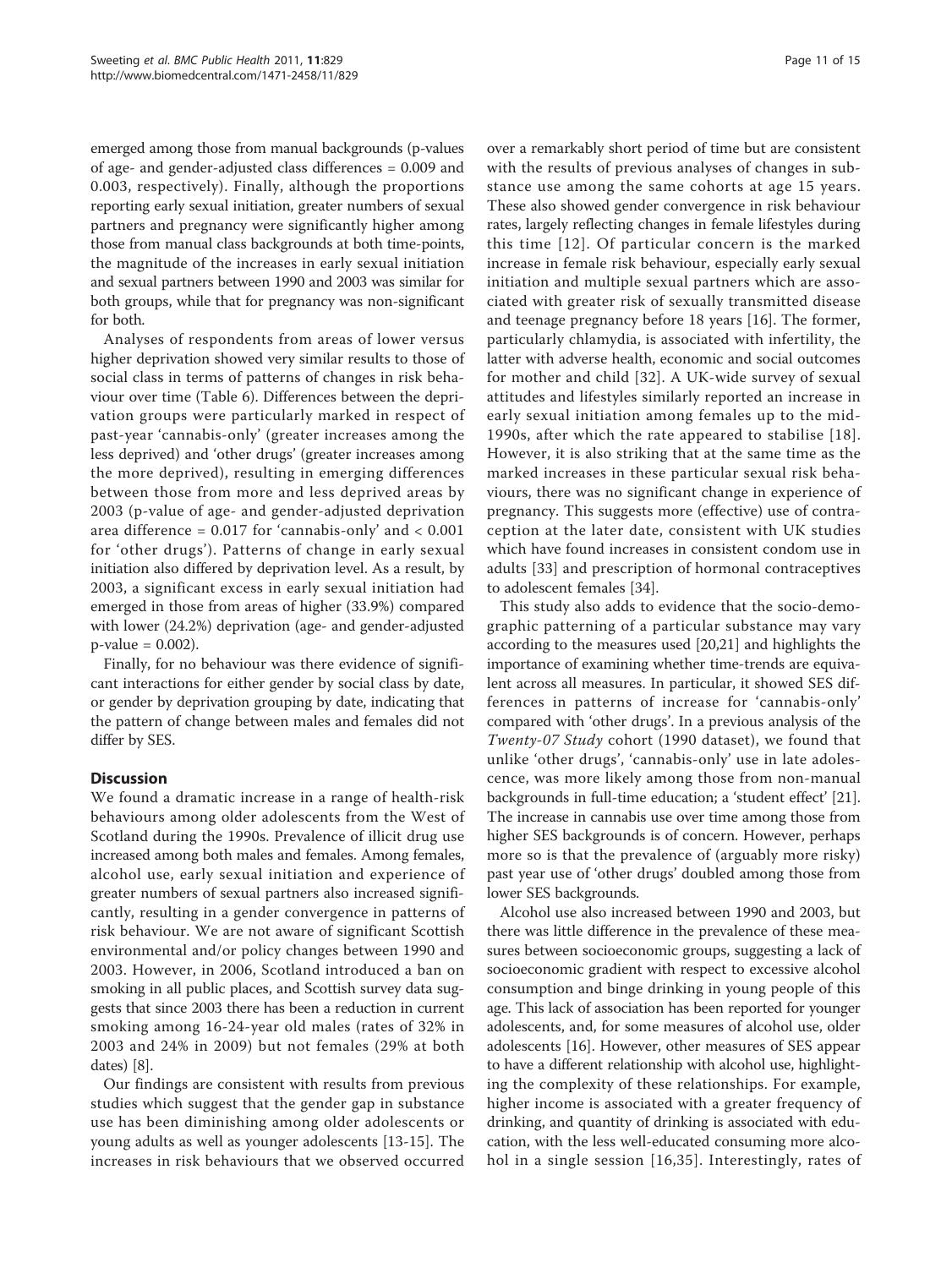|                                                                      |                         |                          |         |                         |                           |         |                                     |                        |                                                                    |                           | $\overline{\phantom{a}}$                                                   |
|----------------------------------------------------------------------|-------------------------|--------------------------|---------|-------------------------|---------------------------|---------|-------------------------------------|------------------------|--------------------------------------------------------------------|---------------------------|----------------------------------------------------------------------------|
|                                                                      |                         | <b>LOWER DEPRIVATION</b> |         |                         | <b>HIGHER DEPRIVATION</b> |         |                                     |                        | Age- and gender adjusted odds ratio for 2003<br>compared with 1990 |                           | (p-value of DEPRIVATION by<br>DATE interaction-age and<br>gender adjusted) |
|                                                                      | 1990                    | 2003                     |         | 1990                    | 2003                      |         | <b>LOWER DEPRIVATION</b>            |                        |                                                                    | <b>HIGHER DEPRIVATION</b> |                                                                            |
| Risk behaviour                                                       | $\%$<br>(95%CI)         | $\%$<br>(95%CI)          | p-value | $\%$<br>$(95\%CI)$      | $\%$<br>(95%CI)           | p-value | OR<br>(95% CI)                      | p-value                | OR<br>(95% CI)                                                     | p-value                   |                                                                            |
| <b>Current smoker</b>                                                | 33.0<br>$(29.1 - 37.1)$ | 29.2<br>$(25.4 - 33.4)$  | 0.201   | 34.2<br>$(29.4 - 39.3)$ | 36.4<br>$(32.1 - 41.0)$   | 0.514   | 0.67<br>$(0.48 - 0.95)$             | 0.022                  | 0.95<br>$(0.67 - 1.35)$                                            | 0.773                     | (0.185)                                                                    |
| Heavier smoking *                                                    | 19.9<br>$(16.7 - 23.6)$ | 12.9<br>$(10.2 - 16.1)$  | 0.003   | 26.3<br>$(22.0 - 31.1)$ | 17.3<br>$(14.1 - 21.1)$   | 0.002   | 0.49<br>$(0.32 - 0.76)$             | 0.002                  | 0.54<br>$(0.36 - 0.83)$                                            | 0.005                     | (0.963)                                                                    |
| Excessive drinking $T$                                               | 21.8<br>$(18.5 - 25.6)$ | 33.7<br>$(29.7 - 38.0)$  | < 0.001 | 17.8<br>$(14.2 - 22.1)$ | 30.6<br>$(26.4 - 35.1)$   | < 0.001 | 1.69<br>$(1.18 - 2.40)$             | 0.004                  | 2.68<br>$(1.78 - 4.04)$                                            | < 0.001                   | (0.463)                                                                    |
| Binge drinking <sup>#</sup>                                          | 36.0<br>$(32.0 - 40.2)$ | 49.0<br>$(44.6 - 53.4)$  | < 0.001 | 31.4<br>$(26.7 - 36.4)$ | 43.0<br>$(38.4 - 47.7)$   | 0.001   | 1.64<br>$(1.19 - 2.26)$             | 0.003                  | 2.14<br>$(1.49 - 3.08)$                                            | < 0.001                   | (0.926)                                                                    |
| Used of any drugs                                                    | 31.8<br>$(28.0 - 35.9)$ | 56.9<br>$(52.5 - 61.1)$  | < 0.001 | 34.5<br>$(29.7 - 39.6)$ | 58.2<br>$(53.6 - 62.7)$   | < 0.001 | 2.28<br>$(1.65 - 3.15)$             | < 0.001                | 2.40<br>$(1.69 - 3.41)$                                            | < 0.001                   | (0.854)                                                                    |
| Used any drug in the<br>past year                                    | 24.0<br>$(20.5 - 27.8)$ | 38.1<br>$(33.9 - 42.4)$  | < 0.001 | 24.3<br>$(20.1 - 29.0)$ | 38.5<br>$(34.1 - 43.1)$   | < 0.001 | 1.89<br>$(1.34 - 2.67)$             | < 0.001                | 2.03<br>$(1.40 - 2.96)$                                            | < 0.001                   | (0.841)                                                                    |
| Used cannabis only in<br>the past year<br>('cannabis-only') $\wedge$ | 13.8<br>$(11.1 - 17.1)$ | 27.2<br>$(23.5 - 31.3)$  | < 0.001 | 15.0<br>$(11.6 - 19.1)$ | 19.1<br>$(15.7 - 23.0)$   | 0.125   | 2.63<br>$(1.78 - 3.90)$             | < 0.001                | 1.53<br>$(0.98 - 2.40)$                                            | 0.063                     | (0.040)                                                                    |
| Used any other drug<br>in the past year<br>('other drugs') $\sim$    | 10.0<br>$(7.7 - 12.9)$  | 10.9<br>$(8.4 - 13.9)$   | 0.636   | 9.3<br>$(6.7 - 12.8)$   | 19.3<br>$(15.9 - 23.3)$   | < 0.001 | 0.80<br>$(0.48 - 1.33)$             | 0.380                  | 2.10<br>$(1.27 - 3.47)$                                            | 0.004                     | (0.009)                                                                    |
| Early sexual initiation<br>#                                         | 14.4<br>$(11.7 - 17.7)$ | 24.2<br>$(20.7 - 28.2)$  | < 0.001 | 16.9<br>$(13.4 - 21.2)$ | 33.9<br>$(29.7 - 38.5)$   | < 0.001 | $1.87$ $\degree$<br>$(1.36 - 2.57)$ | $< 0.001$ <sup>9</sup> | $2.63$ <sup>1</sup><br>$(1.86 - 3.70)$                             | $< 0.001$ <sup>1</sup>    | $(0.184)$ <sup>1</sup>                                                     |
| Three or more sexual<br>partners ever                                | 22.6<br>$(19.2 - 26.3)$ | 47.1<br>$(42.8 - 51.6)$  | < 0.001 | 25.5<br>$(21.3 - 30.2)$ | 53.1<br>$(48.4 - 57.8)$   | < 0.001 | 1.83<br>$(1.30 - 2.57)$             | < 0.001                | 2.57<br>$(1.76 - 3.71)$                                            | < 0.001                   | (0.542)                                                                    |
| Two or more sexual<br>partners last year                             | 17.4<br>$(14.5 - 20.9)$ | 34.1<br>$(30.0 - 38.4)$  | < 0.001 | 17.8<br>$(14.2 - 22.0)$ | 34.5<br>$(30.2 - 39.0)$   | < 0.001 | 1.94<br>$(1.35 - 2.80)$             | < 0.001                | 2.63<br>$(1.75 - 3.96)$                                            | < 0.001                   | (0.856)                                                                    |
| Ever pregnant                                                        | 4.4<br>$(3.0 - 6.6)$    | 5.2<br>$(3.6 - 7.6)$     | 0.542   | 8.8<br>$(6.3 - 12.3)$   | 13.9<br>$(10.9 - 17.4)$   | 0.028   | 0.53<br>$(0.25 - 1.15)$             | 0.109                  | 1.04<br>$(0.60 - 1.81)$                                            | 0.894                     | (0.518)                                                                    |

<span id="page-12-0"></span>

| Table 6 Reported rates of risk behaviours at each date and age- and gender-adjusted ORs for 2003 compared with 1990, by deprivation category. |
|-----------------------------------------------------------------------------------------------------------------------------------------------|
|-----------------------------------------------------------------------------------------------------------------------------------------------|

\* Defined as smoking 70+ cigarettes <sup>a</sup> week

<sup>†</sup> Defined as ≥22 units in the past week for men and ≥15 units in the past week for women

‡ Defined as <sup>≥</sup>9 units on any day in the past week for men and <sup>≥</sup><sup>7</sup> units on any day in the past week for women

^Defined as cannabis and no other drugs

 $\sim$  Defined as any other drug(s) (with or without cannabis)

 $*$  Defined as sexual intercourse at age  $<$  16 years

¶ Data on early sexual initiation collected retrospectively so age adjustment not applicable; adjusted for gender only.

 $OR =$  odds ratio for increase in behaviour rate between 1990 and 2003, CI = confidence interval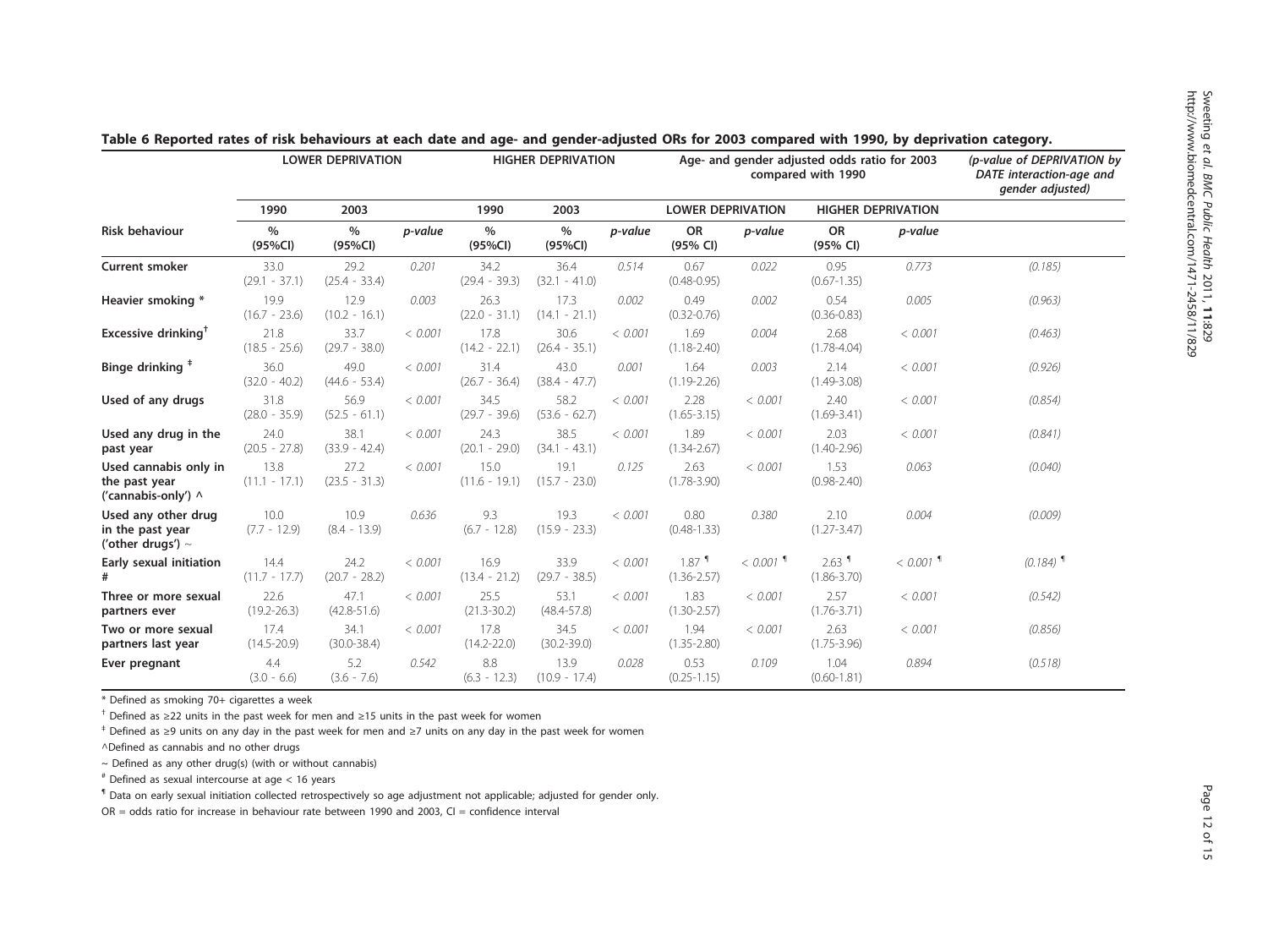current smoking were more differentiated by SES at the later date, following differential changes in smoking rates between 1990 and 2003 by SES. Although data on young adults are often not analysed separately from older adults, our findings are supported by English survey data which report a similar social gradient [[36\]](#page-15-0). Our findings on sexual risk behaviour concur with reports from a UK national survey of sexual attitudes and lifestyles, which also found an association between parental SES and early sexual intercourse [\[18](#page-15-0)]. However, as with alcohol use, SES is not associated with all measures of sexual risk behaviour [[17](#page-15-0)], and the association between other measures of SES, such as family affluence, and sexual risk behaviour varies by country [\[17,37](#page-15-0)].

One of the strengths of this study is its comparison of two cohorts of young people from exactly the same geographic area and life-stage, surveyed using (near) identical questions, 13 years apart. It examines changes over time in behaviour patterns in older adolescents, after school leaving, a life-stage for which few routine data are collected. The size and narrow age range of the cohorts allowed a more accurate determination of health-risk behaviours during later adolescence than is possible with existing surveys which collect data for much wider age bands. However, our analyses also highlight the impact of small increases in age on certain risky behaviours, even in older adolescence. This suggests the possibility of critical periods of susceptibility to the uptake of certain behaviours which may be masked when studies of young people employ wide age-bands. It also underlines the importance of controlling for even small age differences in comparisons such as ours, in order to avoid erroneous conclusions [[38](#page-15-0)].

The study does, however, have some limitations. First, the follow-up rate in the  $11$ -16/16+ Study (2003) was quite low, with greater non-response and loss to follow-up among respondents from lower SES backgrounds. Although we accounted for this via weighted analyses, we may not have fully compensated for the differential loss to follow-up of adolescents with more 'risky' patterns of behaviour. However, this would have under- rather than over-estimated time-trends towards increased adoption of risky health behaviours. In a sensitivity analysis we compared the prevalence of risk behaviours in both cohorts using unweighted data, and found that in the 11-16/16+ Study (2003), for some risk behaviours, the prevalence was slightly lower when using the unweighted data. This is unsurprising, given the differential loss to follow-up described above.

Second, although the questions included at each date were very similar, not all were identical. The 'heavier smoking' variable was based on a question about daily cigarette consumption in 1990, but weekly consumption in 2003, which might have reduced reporting accuracy, while the more detailed drinking grid in 2003 might have encouraged increased reporting. Parental occupational data, used to derive social class, were collected via parental interview in the earlier dataset, and via parental selfcompletion questionnaire supplemented, if necessary, by interview-based information provided by the respondents. However, we have shown this latter data to be reliable [[30\]](#page-15-0) and there is little reason to think that the different data-collection methods would impact in such a way as to produce bias.

Third, although data on risk behaviours were collected in a similar manner (one-to-one interviews) in both studies, thereby limiting the introduction of information bias through differential misclassification of behaviours between the two cohorts, interviewer-administered questionnaires such as ours have been shown to lead to underreporting of behaviours compared with self-administered instruments [\[39](#page-15-0)]. Under-reporting through social desirability responses may have occurred. However, recall error (in terms of accurate recall of past behaviours) may have been less likely, especially regarding illicit drug use, since questions on this referred to both more recent ('past year') and 'ever' use [[39\]](#page-15-0). Age at first sexual intercourse may be particularly prone to inconsistent reporting, although this has only been demonstrated in younger adolescents [\[40](#page-15-0)]. It is hard to find Scotland-wide data with which to compare health risk behaviour rates among the 1990 cohort. The first Scottish Health Survey of individuals aged 16-64, including questions on smoking and drinking, collected data in 1995 [[41](#page-15-0)], while the first independent Scottish Crime Survey, including questions on drug use for 12-59 year olds (but only 232 respondents in the 16-19 year age group) was launched in 1993 [[42](#page-15-0)]. The first British National Survey of Sexual Attitudes and Lifestyles of 16- 59 year olds was conducted in 1990-91. This included 3377 16-24 year olds [\[43\]](#page-15-0), but Scotland is not reported on separately, presumably since it comprised fewer than 10% of the overall sample. However, some comparisons can be made between health risk behaviour rates among the 2003 cohort and those found in other studies. When compared with self-completion data obtained from a Scottish sample of 15-year olds in 1998, rates of (recalled) early sexual initiation were lower in the 11-16/16+ cohort among females (27% compared with 37%) but not males (31% compared with 33%) [[3](#page-14-0)]. However, rates of alcohol and tobacco use were broadly in keeping with those of young adults reported in the 2003 Scottish Health Survey [\[44](#page-15-0)]. For example, 'excessive' alcohol consumption  $(2 22 \text{ units})$ in the past week for males,  $\geq 15$  for females) was reported by 38% males and 26% females from our 2003 cohort and, by 31% males and 23% females aged 16-24 in the 2003 Scottish Health Survey; rates of current smoking were 35% (males) and 33% (females) among our cohort compared with 32% (males) and 29% (females) in the Scottish Health Survey. However, past-year illicit drug use rates (reported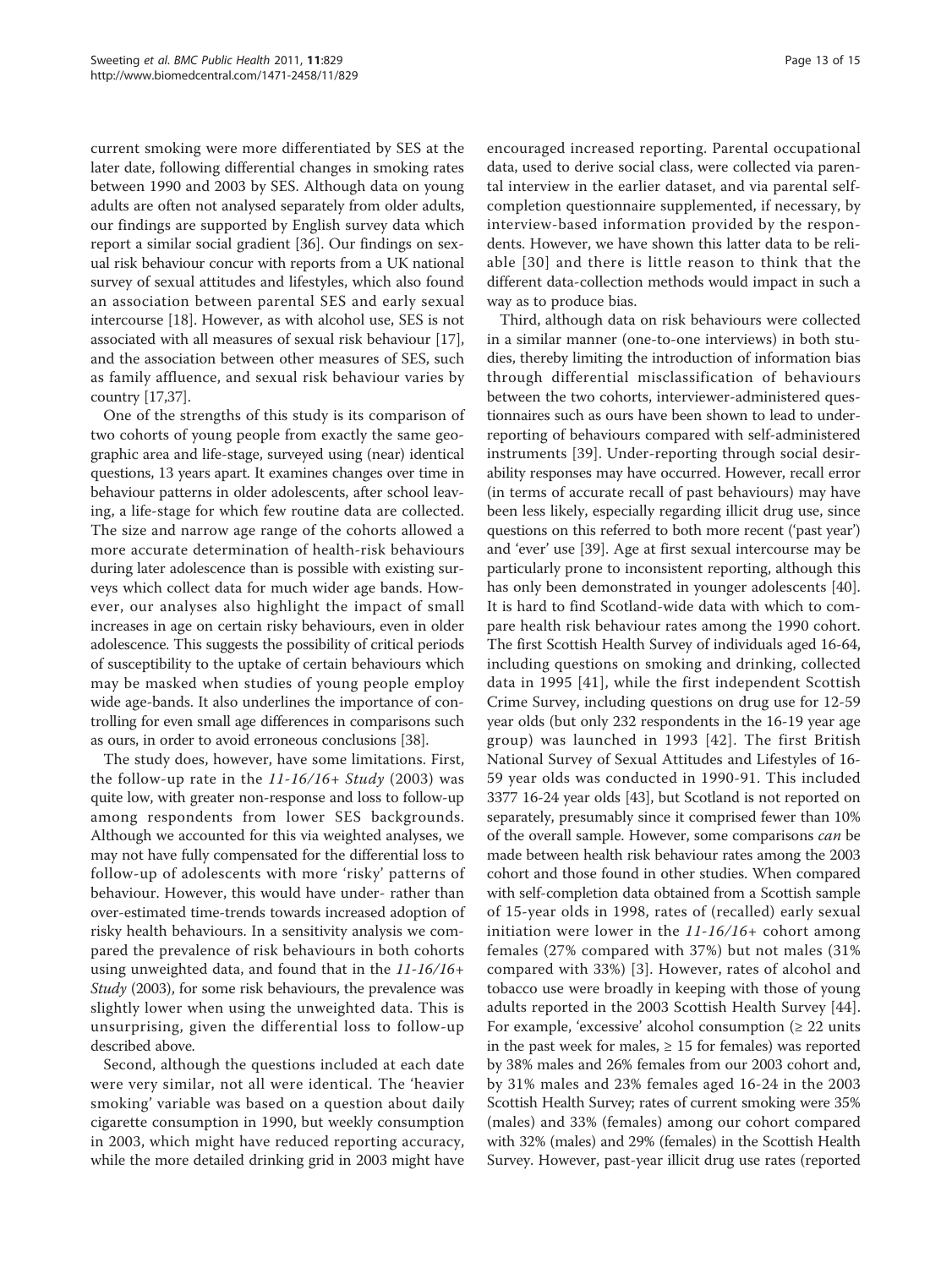<span id="page-14-0"></span>by 50% males and 30% females from our 2003 cohort) were considerably higher than those reported in the 2003 Scottish Crime Survey (27% males and 20% females aged 16-19) [\[45\]](#page-15-0), perhaps reflecting higher rates of drug use in and around Glasgow than Scotland as a whole.

Finally, it is possible that there may have been greater under-reporting of some risk behaviours in the 1990 than the 2003 cohort, particularly those that were perhaps less "normative" in the late 1980s and early 1990s (such as early sexual initiation). The 1990 cohort were all interviewed at home, while the majority of interviews with the 2003 cohort were conducted in survey centres at Glasgow University or schools previously involved in the study. Since several of the health risk behaviours reported here might be regarded as sensitive, it is possible that a perceived lack of confidentiality or privacy in the home situation [[39](#page-15-0)] might have resulted in under-reporting at the earlier date. However, this is unlikely to entirely explain the general increase in risk behaviour, particularly among females, observed in this study.

The data we report here reflect risk behaviours towards the beginning of the first decade of the  $21<sup>st</sup>$  century. However, a more recent (2008-2009) Scottish survey of 16-24 year-olds, albeit a wider age range, revealed no increase in levels of alcohol [[8\]](#page-15-0) or illicit drug [[9](#page-15-0)] use, and, as noted earlier, decreases in smoking prevalence among males since the beginning of the 2000s [\[8](#page-15-0)]. A survey of Scottish 15 year-olds conducted in 2006 also reported no change in early sexual initiation rates since data were first collected in 1998 [3]. This suggests that the rapid increase in risky adolescent behaviour during the 1990s did not continue into the new century. Nevertheless, the rates we report are amongst the highest in Europe. Given the potential for adolescent risk behaviours to continue into adulthood and affect future health, our results are of significance for the current adult population.

### Conclusions

Comparison of two cohorts from the West of Scotland, surveyed in 1990 and 2003 showed that rates of drinking, illicit drug use, early sexual initiation and experience of greater numbers of sexual partners increased significantly over this time period. Greater increases among females resulted in attenuation, and for early sexual initiation, removal, of gender differences. Most rates increased to a similar extent regardless of SES. However, among those from higher SES groups, rates of current smoking decreased slightly and changes in illicit drug use appeared confined to 'cannabis only'. In contrast, among those from lower SES groups, current smoking rates did not decrease while use of illicit drugs other than cannabis increased.

The findings of this study have implications for researchers, policy makers and public health practitioners. The high prevalence of risk behaviour in mid- and lateadolescence indicates a need for improved, truly preventive, interventions, to more effectively reduce risk behaviour development in young people and subsequent adverse health, social and economic outcomes in adulthood. Public health policy and strategies should reflect both the widespread prevalence of risk behaviours in young people and the particular vulnerability to certain behaviours among those from more disadvantaged socioeconomic groups, with combined investment in universal and targeted multi-faceted preventive approaches needed to equitably improve their health and wellbeing.

#### Acknowledgements

HS is funded by the UK Medical Research Council (MRC) as part of the Gender and Health Programme (MC\_US\_A540\_0036\_01) at the Social and Public Health Sciences Unit. CJ and SH are funded by the Scottish Chief Scientist Office and MRC at the Scottish Collaboration for Public Health Research and Policy (SCPHRP). The analyses in the current study were partfunded by a grant from the SCPHRP. The authors would like to thank Sally Macintyre and Kate Hunt for comments on an earlier version. Acknowledgements are also due to the young people, nurse interviewers, schools, and all those from the MRC Social and Public Health Sciences Unit involved in the studies described here.

#### Author details

<sup>1</sup>MRC Social and Public Health Sciences Unit, 4 Lilybank Gardens, Glasgow, G12 8RZ, UK. <sup>2</sup>Scottish Collaboration for Public Health Policy and Research MRC Human Genetics Unit Building, Western General Hospital, Crewe Road South, Edinburgh, EH4 2XU, UK.<sup>3</sup> Centre for Public Health & Population Health Research, School of Nursing, Midwifery and Health, University of Stirling, Stirling, FK9 4LA, UK.

#### Authors' contributions

All authors contributed to the analysis plan and questions addressed in the paper, and all read and approved the final manuscript. HS contributed to the design of 11-16/16+ and its data collection, cleaned data from both studies and conducted the analyses, drafted and revised the paper. She is guarantor. CJ and SH drafted and revised the paper.

#### Competing interests

The authors declare that they have no competing interests.

#### Received: 5 May 2011 Accepted: 26 October 2011 Published: 26 October 2011

#### References

- 1. UNICEF Innocenti Research Centre: Child poverty in perspective: An overview of child well-being in rich countries Florence: UNICEF Innocenti Research Centre; 2007.
- 2. Brooks F, van der Sluijs W, Klemera E, Morgan A, Magnusson J, Nic Gabhainn S, Roberts C, Smith R, Currie C: Young People's Health in Great Britain and Ireland: Findings for the Health behaviour in School-Aged Children Survey 2006 Edinburgh: HBSC International Coordinating Centre, Child and Adolescent Health Research Unit (CAHRU); 2009.
- 3. Currie C, Levin K, Todd J: Health Behaviour in School-aged Children: World Health Organization Collaborative Cross-National Study (HBSC): findings from the 2006 HBSC survey in Scotland Edinburgh: HBSC International Coordinating Centre, Child and Adolescent Health Research Unit (CAHRU); 2008.
- 4. Hibell B, Guttormsson U, Ahlström S, Balakireva O, Bjarnason T, Kokkevi A, Kraus L: The 2007 ESPAD Report-Substance Use Among Students in 35 European Countries Stockholm: The Swedish Council for Information on Alcohol and Other Drugs; 2009.
- Information and Statistics Division Scotland: Scottish Schools Adolescent Lifestyle and Substance use Survey (SALSUS) National Report 2008 Edinburgh: Scottish Executive; 2009.